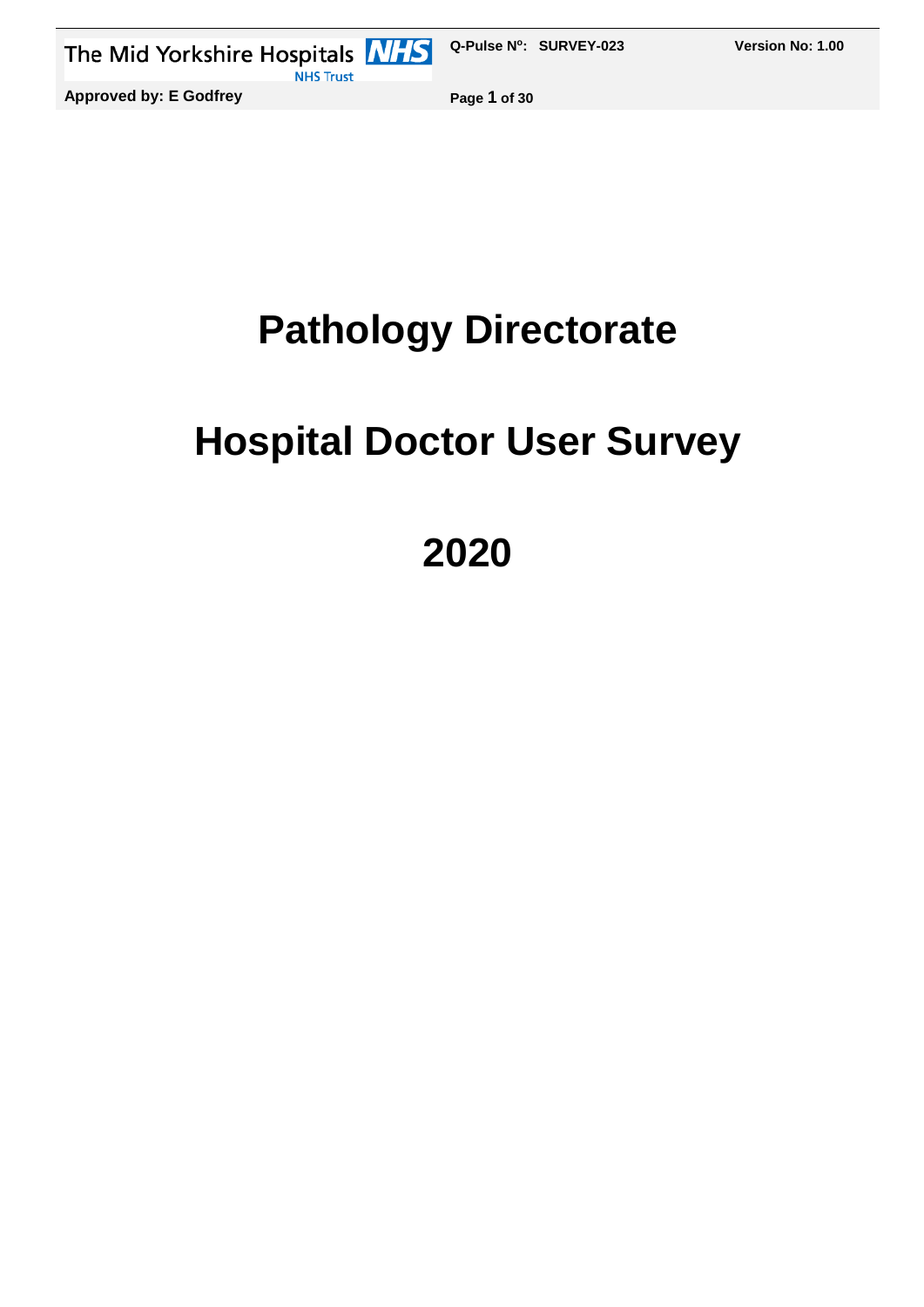**Approved by: E Godfrey Page 2 of 30**

#### **Introduction and background**

The Pathology Directorate of the Mid Yorkshire Hospitals NHS Trust is keen to continually improve the quality of service, ensuring we provide a service that is responsive to the needs and requirements of our users and the patients we serve.

The assessment of user satisfaction is of vital importance if we are to achieve this and we would like to take this opportunity to thank all those who were kind enough to complete the user survey questionnaire.

Since our ultimate customer is the patient, we direct all our efforts into providing a clinically based, timely cost-effective diagnostic service with the highest in-built quality standards.

Regular review of the audit results, methods and performance is undertaken together with consideration of feedback from our users to provide ways of improving the service.

As part of our UKAS accreditation to ISO 15189:2012 we required to contact our users for feedback on the service provided.

Our aim is to assess how happy doctors are with the Pathology service and explore additional ways of providing a better service.

In January 2020, the survey was administered by Survey Monkey and a link was emailed to 865 doctors in The Mid Yorkshire Hospitals NHS Trust and 63 returns were received (7.3% response rate). In the previous survey in 2018, 100 surveys were returned (11% response rate).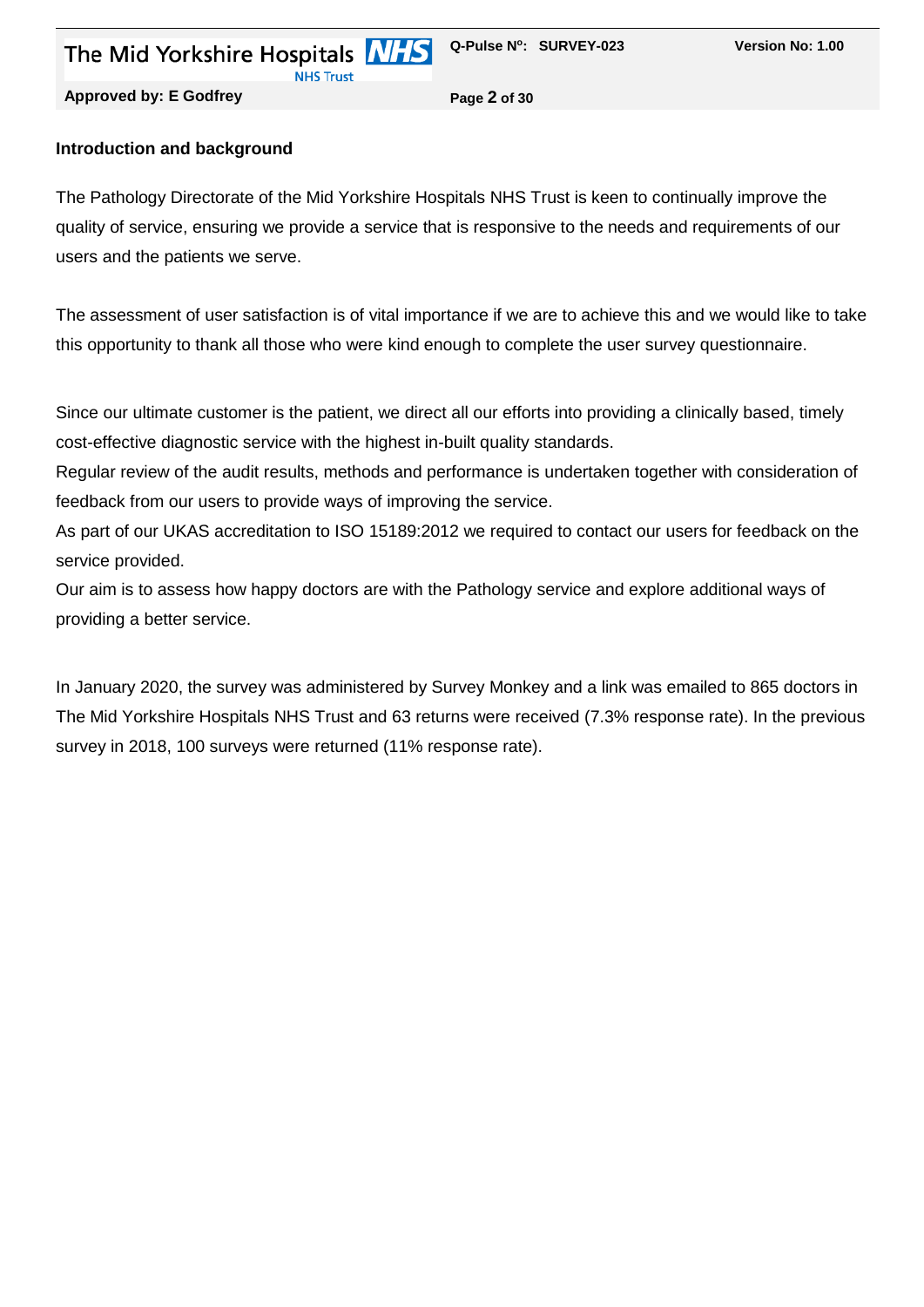

#### **Question 1:**

#### **Division or Directorate of Respondant**



This response rates in this survey are similar to the previous survey conducted in 2018.

Respondents from the division of Medicine dropped slightly from 45% to 40% of the total.

Surgery doctors responses makes up 36% of the total compared to 32% in the last survey.

Families and Clinical Support Services response rate increase slightly from 17% to 21% of the total response total.

3% of the total respondents did not state a location.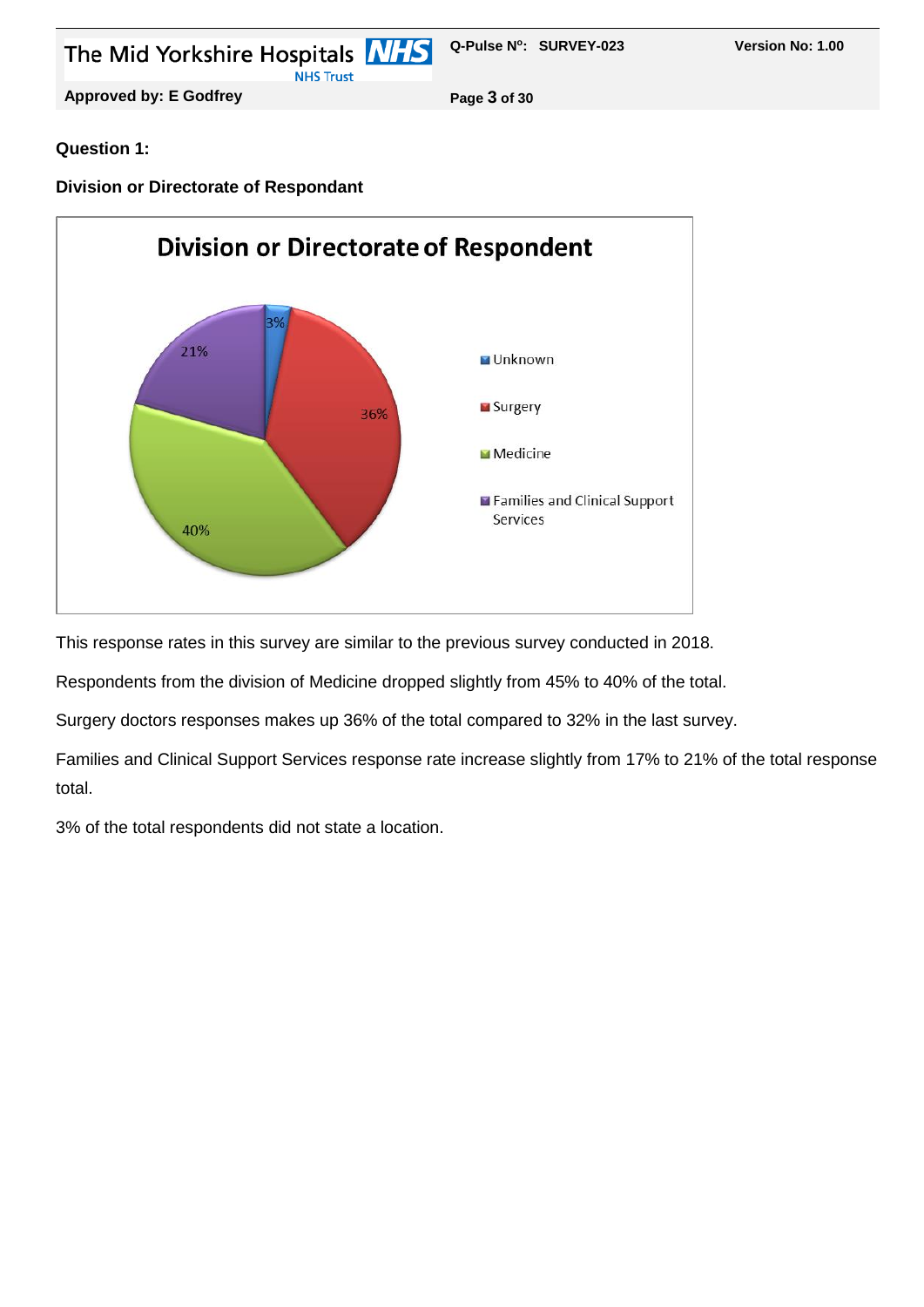

#### **Question 2:**

### **Which group of staff are you from?**



| <b>Staff Grade</b>          | Number of<br>Respondents |
|-----------------------------|--------------------------|
| <b>Consultant</b>           | 47                       |
| <b>Associate Specialist</b> | 6                        |
| Registrar                   | $\overline{2}$           |
| FY <sub>2</sub>             | 3                        |
| FY1                         | 0                        |
| Other                       | 5                        |
| Total                       | 63                       |

| <b>Other</b> | <b>Specialty Doctor</b>    |
|--------------|----------------------------|
|              | <b>GP</b> Trainee          |
|              | <b>SHO</b>                 |
|              | Clinical Fellow (post FY2) |
|              | CT <sub>2</sub>            |
|              |                            |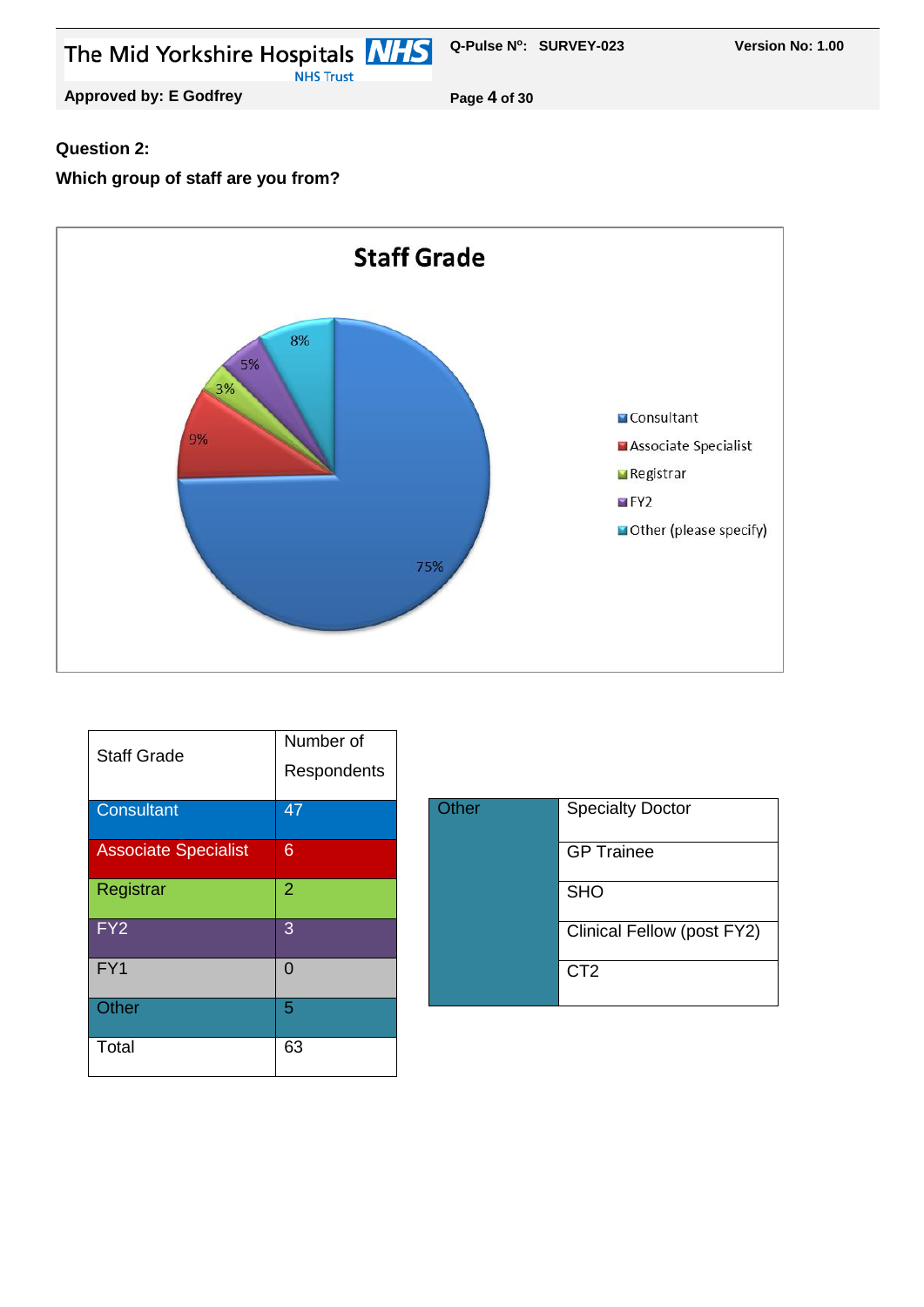| The Mid Yorkshire Hospitals <b>MHS</b> Q-Pulse N°: SURVEY-023<br><b>NHS Trust</b> |              | Version No: 1.00 |
|-----------------------------------------------------------------------------------|--------------|------------------|
| <b>Approved by: E Godfrey</b>                                                     | Page 5 of 30 |                  |

#### **Question 3:**

**Out of a score of 1 to 5, where 5 is excellent and 1 is very poor, please rate how your enquiries are dealt with when telephoning Pathology laboratory DURING NORMAL working hours?**



|                                | <b>Very</b> | <b>Poor</b>  | Good         | <b>Very</b> | <b>Excellent</b> | N/A | Total |
|--------------------------------|-------------|--------------|--------------|-------------|------------------|-----|-------|
|                                | Poor        |              |              | Good        |                  |     |       |
|                                |             |              |              |             |                  |     |       |
| <b>Promptness of answering</b> | 0           | $\mathbf{2}$ | 6            | 21          | 15               | 6   | 50    |
| <b>Courteousness of staff</b>  | 0           | 0            | $\mathbf{2}$ | 15          | 28               | 5   | 50    |
| <b>Efficiency</b>              | 0           | 0            | 4            | 21          | 20               | 5   | 50    |
| <b>Helpfulness of staff</b>    | 0           | 0            | $\mathbf{2}$ | 21          | 22               | 5   | 50    |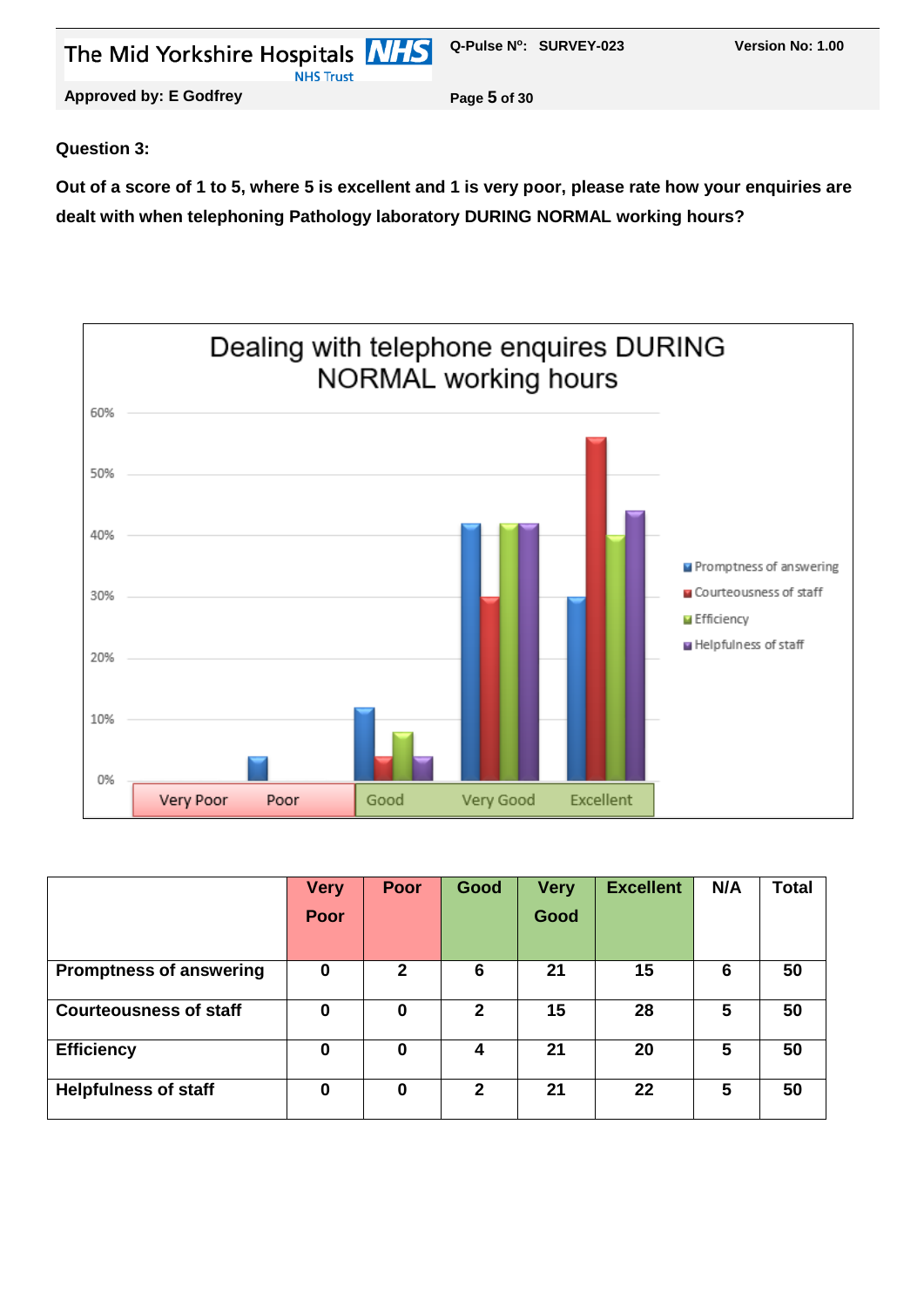**NHS Trust** 

**Q-Pulse N<sup>o</sup> : SURVEY-023 Version No: 1.00** 

**Approved by: E Godfrey Page 6 of 30**

Comments:

| <b>Positive</b> | Try their best to solve your problem there and then.                                                                                                                                                                                                 |
|-----------------|------------------------------------------------------------------------------------------------------------------------------------------------------------------------------------------------------------------------------------------------------|
|                 | Provides best services already.                                                                                                                                                                                                                      |
|                 | Usually pretty helpful.                                                                                                                                                                                                                              |
|                 | Business like.                                                                                                                                                                                                                                       |
| <b>Neutral</b>  | When requesting additional tests change the policy of podding new request - but rather accept<br>the additional amendments on ICE.                                                                                                                   |
|                 | I rarely do this to be fair.                                                                                                                                                                                                                         |
|                 | Dedicate staff to respond to queries during the normal working hour. Man the phone if<br>possible.                                                                                                                                                   |
|                 | Not telephoned pathology for years.                                                                                                                                                                                                                  |
| <b>Negative</b> | Often takes a long time to get through to staff.                                                                                                                                                                                                     |
|                 | When calling a lab why do we get put through to a receptionist - who can't answer the question<br>in most cases? Inefficient! Report insufficient samples promptly as it is extremely difficult in our<br>unit considering the size of the patients. |
|                 | It's really bad for Histopathology because the wait is longer or the phone is busy most of the<br>time.                                                                                                                                              |

Of those who responded to this question positive feedback was 95% for promptness of answering, and 100% for courteousness of staff, efficiency and helpfulness of staff. We are delighted that these are all higher than the previous survey conducted in 2018.

**Pathology's response to comments from users:**

**Blood Sciences:** Calls are routed through reception to ensure that the query is dealt with promptly and efficiently, by the correct person. Insufficient samples are reported immediately, it is not possible to call every location to inform them of this.

**Cellular Pathology:** Response from Histology –Histology staff always endeavor to answer the phone in a timely manner, if staff are completing work/dealing with porters/patients bringing specimens to the reception window they may not be in a position to answer the phone immediately or have other staff in the department to answer the phone (dependent on time of day). A procedure will be put in place to ensure phones are covered during lunch times. (OCC-QIN-310)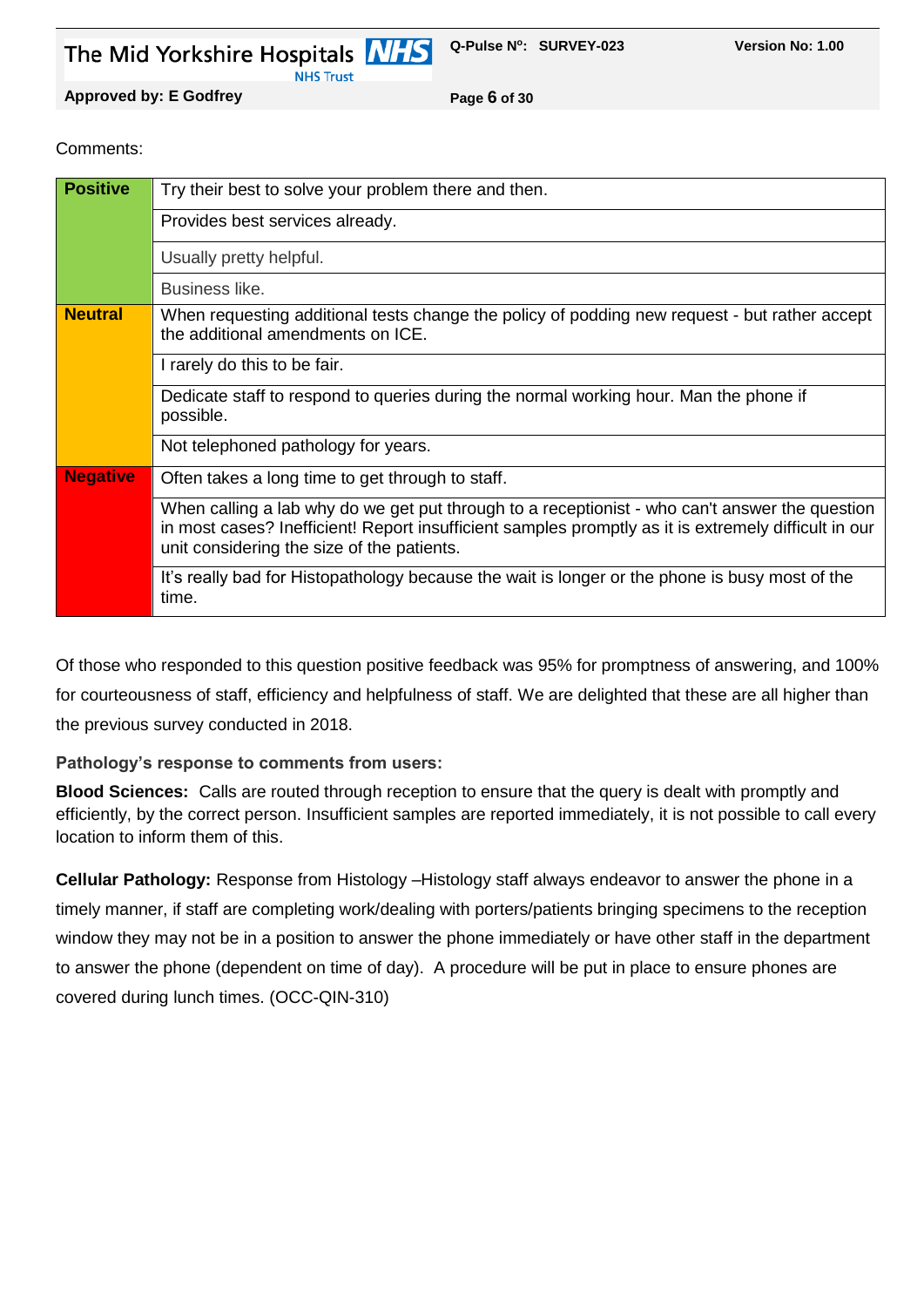| The Mid Yorkshire Hospitals <b>NHS</b> Q-Pulse N°: SURVEY-023 |              | <b>Version No: 1.00</b> |
|---------------------------------------------------------------|--------------|-------------------------|
| <b>NHS Trust</b>                                              |              |                         |
| Approved by: E Godfrey                                        | Page 7 of 30 |                         |

#### **Question 4:**

**Out of a score of 1 to 5, where 5 is excellent and 1 is very poor, please rate how your enquiries are dealt with when telephoning Pathology laboratory OUTSIDE NORMAL working hours?**



|                                | <b>Very</b> | <b>Poor</b> | Good | <b>Very</b> | <b>Excellent</b> | N/A | <b>Total</b> |
|--------------------------------|-------------|-------------|------|-------------|------------------|-----|--------------|
|                                | Poor        |             |      | Good        |                  |     |              |
|                                |             |             |      |             |                  |     |              |
| <b>Promptness of answering</b> |             | 3           | 3    | 15          |                  | 24  | 50           |
| <b>Courteousness of staff</b>  | 0           | 0           |      | 15          | 11               | 23  | 50           |
| <b>Efficiency</b>              | 0           |             | 6    | 13          | 7                | 23  | 50           |
| <b>Helpfulness of staff</b>    | 0           | 0           |      | 18          | 8                | 23  | 50           |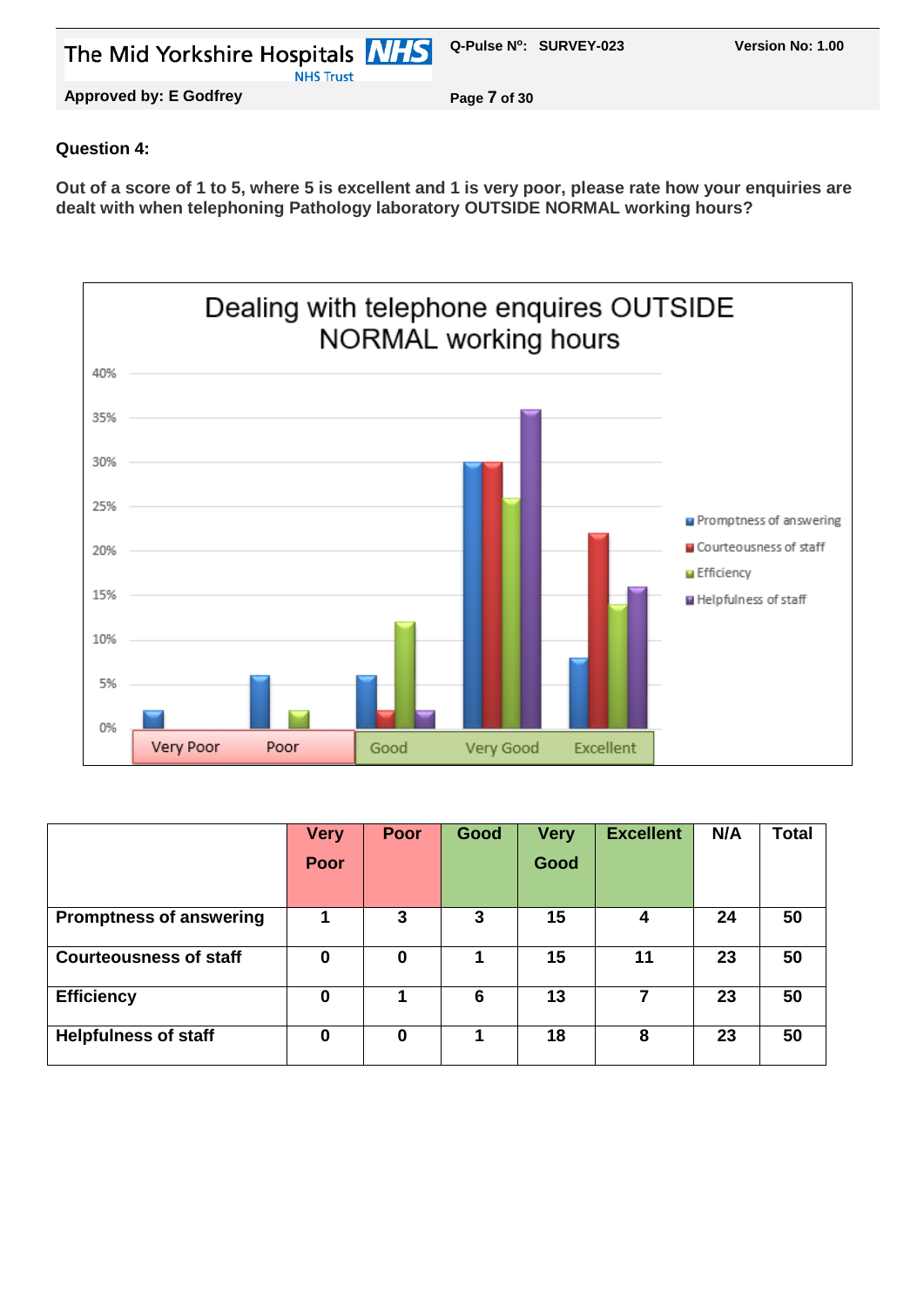**NHS Trust** 

**Q-Pulse N<sup>o</sup> : SURVEY-023 Version No: 1.00** 

**Approved by: E Godfrey Page 8 of 30**

#### Comments:

| <b>Positive</b> | Very helpful.                                                                                                                                                                                                                                                                                                                                                                                                                                                                     |
|-----------------|-----------------------------------------------------------------------------------------------------------------------------------------------------------------------------------------------------------------------------------------------------------------------------------------------------------------------------------------------------------------------------------------------------------------------------------------------------------------------------------|
|                 | Sometimes longer to answer phone but generally good.                                                                                                                                                                                                                                                                                                                                                                                                                              |
|                 | If working through the night often other theatre staff make the contact, usually no delay.                                                                                                                                                                                                                                                                                                                                                                                        |
| <b>Neutral</b>  | I no longer do out of hours work.                                                                                                                                                                                                                                                                                                                                                                                                                                                 |
|                 | I never do this so can't comment.                                                                                                                                                                                                                                                                                                                                                                                                                                                 |
|                 | I haven't had to do this.                                                                                                                                                                                                                                                                                                                                                                                                                                                         |
|                 | Cannot comment as not contacted pathology itself outside working hours. Does the question<br>include contacting Biochemistry, Microbiology and Blood Transfusion? In which case this<br>would be a different matter in which I can comment on.                                                                                                                                                                                                                                    |
|                 | Lab staff often seem overwhelmed (like us) out of hours.                                                                                                                                                                                                                                                                                                                                                                                                                          |
|                 | I no longer do any on call, so this is no longer relevant to me.                                                                                                                                                                                                                                                                                                                                                                                                                  |
|                 | It is difficult to make comments on the above as it changes from person to person. It also is<br>different depending on work load. If we all ensure that on both ends of the phone there is a<br>respectful way of speaking and asking etc. patients would be the ones to gain. I maybe abrupt<br>on one end and it would help me (this is an example) if the other person calls my attention to<br>this and not continue in the same manner. Most of the time I achieve results. |
|                 | I don't work out of hours.                                                                                                                                                                                                                                                                                                                                                                                                                                                        |
|                 | I don't tend to phone after hours.                                                                                                                                                                                                                                                                                                                                                                                                                                                |
|                 | Not telephoned pathology for years                                                                                                                                                                                                                                                                                                                                                                                                                                                |
| <b>Negative</b> | Hyperkalaemia result was not phoned through to ward and resulted in adverse outcome. Labs<br>most definitely should have communicated this. Clinical outcome could have been different.                                                                                                                                                                                                                                                                                           |
|                 | Long time to get through - clearly very short staffed overnight.                                                                                                                                                                                                                                                                                                                                                                                                                  |

Of those who responded to this question positive feedback was 85% for promptness of answering, and 100% for courteousness of staff, 96% for efficiency and 100% for helpfulness of staff.

Promptness of answering and efficiency of staff are all slightly lower than the 2018 survey. However courteousness and helpfulness of staff both increased slightly to 100%.

# **Pathology's response to comments from users:**

#### **Blood Sciences:**

All results that breach the RCPATH guidelines are called through to the requesting location, all abnormal results are also available on ICE.

The Blood sciences department operates a shift system and the workload dictates the number of staff required.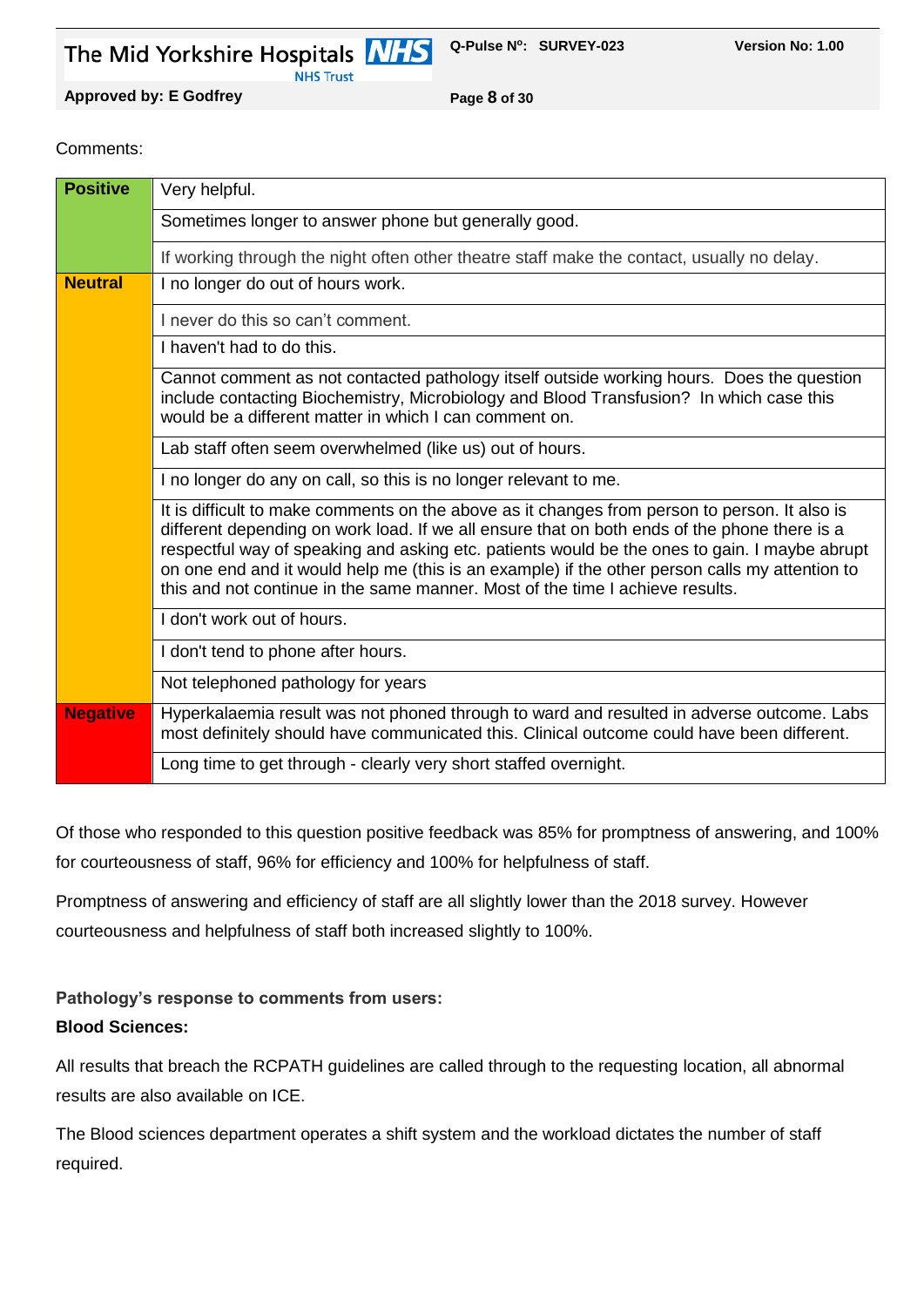| The Mid Yorkshire Hospitals <b>NHS</b> Q-Pulse N°: SURVEY-023<br><b>NHS Trust</b> |              | Version No: 1.00 |
|-----------------------------------------------------------------------------------|--------------|------------------|
| <b>Approved by: E Godfrey</b>                                                     | Page 9 of 30 |                  |
|                                                                                   |              |                  |

#### **Question 5:**

**Out of a score of 1 to 5, where 5 is excellent and 1 is very poor, how would you rate the service received if seeking clinical advice and/or interpretation of test results by telephone DURING NORMAL working hous?**



|                           | <b>Very</b> | <b>Poor</b>    | Good           | <b>Very</b> | <b>Excellent</b>  | N/A | <b>Total</b> |
|---------------------------|-------------|----------------|----------------|-------------|-------------------|-----|--------------|
|                           | Poor        |                |                | Good        |                   |     |              |
|                           |             |                |                |             |                   |     |              |
| <b>Biochemistry</b>       | $\mathbf 0$ | 0              | $\overline{2}$ | 14          | 13                | 21  | 50           |
| Haematology               | 1           | 1              | 1              | 17          | 13                | 17  | 50           |
| <b>Blood Transfusion</b>  | $\bf{0}$    | $\bf{0}$       | 3              | 13          | $12 \overline{ }$ | 22  | 50           |
| <b>Microbiology</b>       | 1           | $\overline{2}$ | 7              | 11          | 13                | 16  | 50           |
| <b>Cellular Pathology</b> | $\mathbf 0$ | $\bf{0}$       | $\mathbf{2}$   | 6           | 11                | 31  | 50           |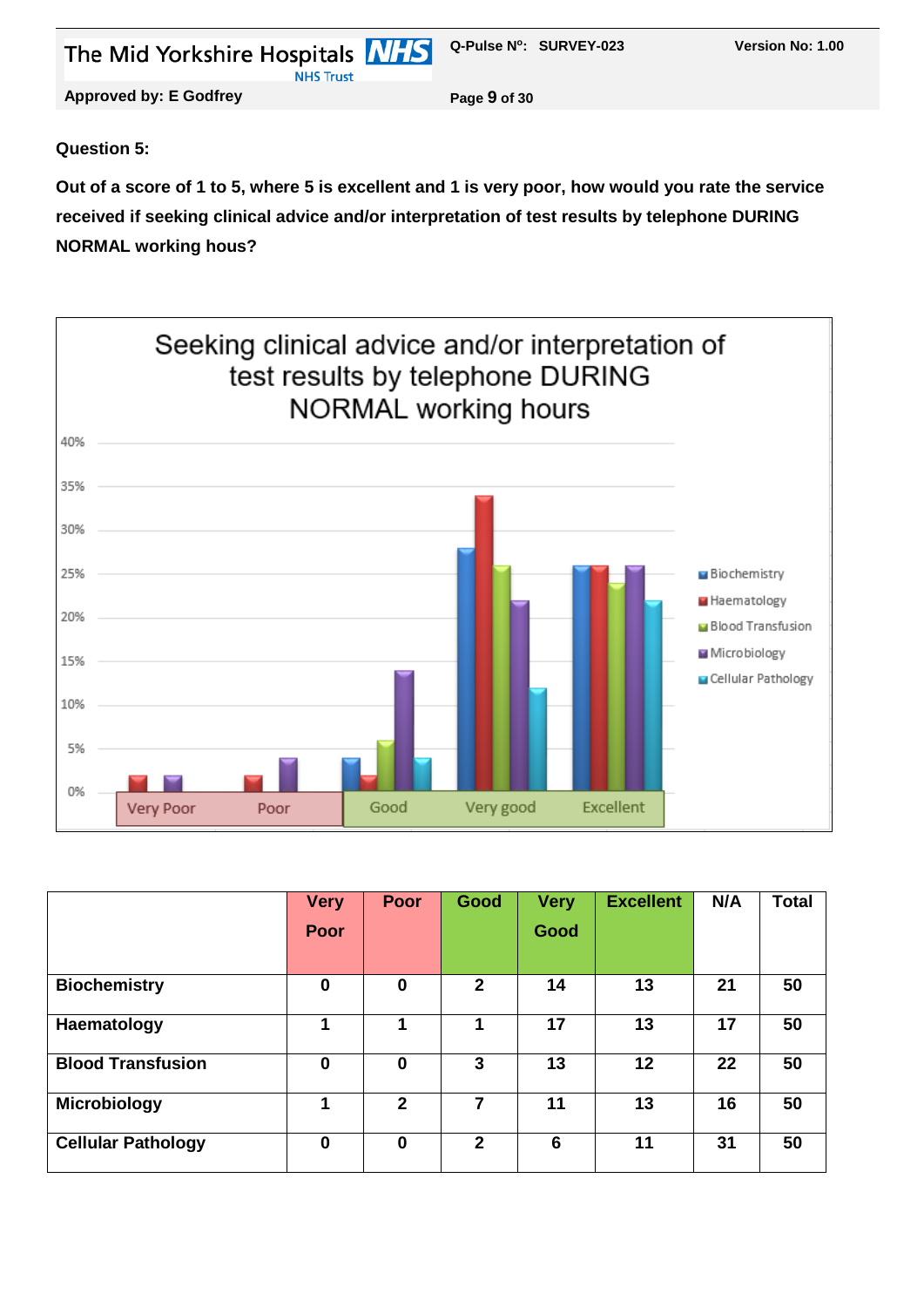**NHS Trust** 

**Approved by: E Godfrey Page 10 of 30**

| <b>Positive</b> | Responsive.                                                                                                                                                                                                                                                                                                                                                                                                                                                                                                                              |
|-----------------|------------------------------------------------------------------------------------------------------------------------------------------------------------------------------------------------------------------------------------------------------------------------------------------------------------------------------------------------------------------------------------------------------------------------------------------------------------------------------------------------------------------------------------------|
| <b>Neutral</b>  | Can normally contact a Pathologist if needed but may take some time to arrange.                                                                                                                                                                                                                                                                                                                                                                                                                                                          |
|                 | I haven't recently need to seek advice about Biochemistry or Haematology results.                                                                                                                                                                                                                                                                                                                                                                                                                                                        |
|                 | Hardly asked for advice from Biochemistry, Haematology. Off & on need advice about the<br>appropriate antibiotics for some patients.                                                                                                                                                                                                                                                                                                                                                                                                     |
|                 | Not telephoned for advice on Biochemistry/Haematology/Transfusion/Cellular Pathology for<br>years. Fairly frequent liaison with Microbiology regarding Endocarditis patients. In general,<br>good access and communication but fairly variable/discordant management plans (maybe due<br>to temporary locum consultant microbiologists??) and we usually end up phoning Dr Sandoe in<br>Leeds for a second opinionoften concordant, but not alwaysI wonder should we formally<br>have all Endocarditis discussions with the Leeds team?? |
|                 | Call through hyperkalaemia result to the ward so staff are aware about it especially out of<br>hours.                                                                                                                                                                                                                                                                                                                                                                                                                                    |
| <b>Negative</b> | Microbiology advice is very variable and not consistent.                                                                                                                                                                                                                                                                                                                                                                                                                                                                                 |
|                 | Frequently unavailable or needing several calls to get through for consultant.                                                                                                                                                                                                                                                                                                                                                                                                                                                           |
|                 | Getting hold of the Microbiologist is often difficult as they are busy and lines are often<br>engaged.                                                                                                                                                                                                                                                                                                                                                                                                                                   |
|                 | Microbiology department very difficult to get hold of - spend a lot of time waiting on the phone,<br>because there is as far as I am aware only one Microbiologist? Often she is busy. Service was<br>far more accessible and comprehensive when working at Leeds - there, Microbiologists also<br>documented all their advice on PPM+.                                                                                                                                                                                                  |
|                 | We need more Microbiologists.                                                                                                                                                                                                                                                                                                                                                                                                                                                                                                            |

Of those who responded to this question positive feedback was 100% for Biochemistry, and 94% for Haematology, 100% for Blood Transfusion, 91% for Microbiology and 100% for Cellular Pathology.

Compared with the 2018 survey Biochemistry, Blood Transfusion and Cellular Pathology all showed an increase in positive responses to 100% and Haematology and Microbiolgy showed a slight decrease.

# **Pathology's response to comments from users:**

# **Microbiology:**

We have continually advertised for Consultant Microbiologists, but unfortunately there is a chronic shortage nationwide. This regrettably makes the Trust reliant on the use of locum staff (and occasionally staff from neighbouring Trusts) to provide a clinical service. A lack of continuity in terms of staffing may make the information seem variable and inconsistent due to the clinicians having differing opinions. However, wherever possible, Microbiology tries to use long-term locums in an attempt to achieve some consistency. Most of the time there are two locums, but occasionally this has been reduced to one which unavoidably results in delays when trying to contact them for advice. Mid Yorkshire cannot really be comapred to Leeds as they have a surplus of clinical staff which ultimately means they are easier to contact We do not currently have full access to PPM+ and are therefore unable to use this.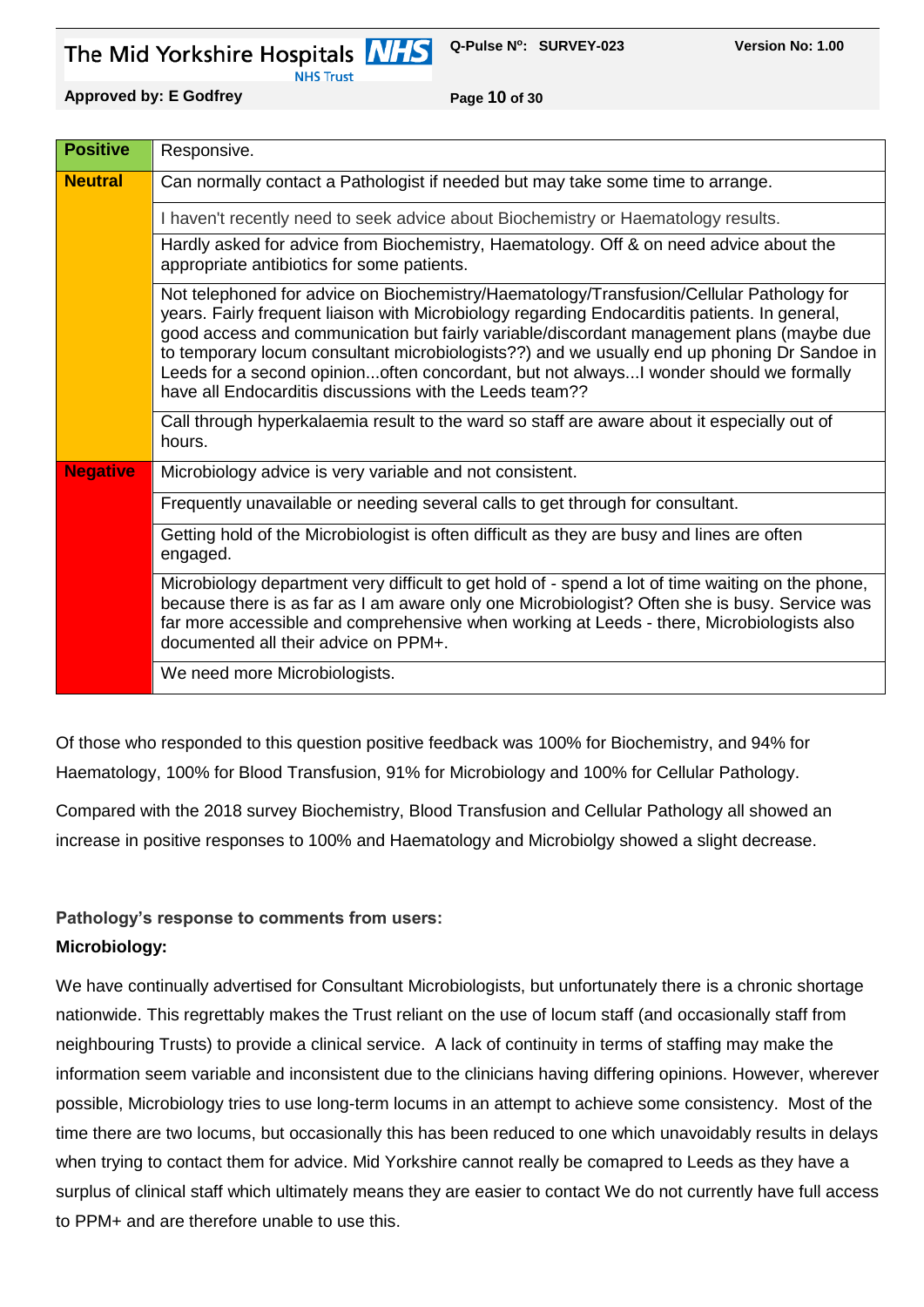| The Mid Yorkshire Hospitals <b>NHS</b><br><b>NHS Trust</b> | Q-Pulse N°: SURVEY-023 | Version No: 1.00 |
|------------------------------------------------------------|------------------------|------------------|
| <b>Approved by: E Godfrey</b>                              | Page 11 of 30          |                  |
|                                                            |                        |                  |

#### **Question 6:**

**Out of a score of 1 to 5, where 5 is excellent and 1 is very poor, how would you rate the service received if seeking clinical advice and/or interpretation of test results by telephone OUTSIDE NORMAL working hours?**



|                          | <b>Very</b> | Poor | Good         | <b>Very</b> | <b>Excellent</b> | N/A | <b>Total</b> |
|--------------------------|-------------|------|--------------|-------------|------------------|-----|--------------|
|                          | Poor        |      |              | Good        |                  |     |              |
|                          |             |      |              |             |                  |     |              |
| <b>Biochemistry</b>      | $\bf{0}$    | 0    | 0            | 11          | 4                | 35  | 50           |
| Haematology              | $\bf{0}$    | 0    |              | 12          |                  | 30  | 50           |
| <b>Blood Transfusion</b> | $\bf{0}$    | 0    | 3            | 11          | 8                | 28  | 50           |
| <b>Microbiology</b>      | $\bf{0}$    | 4    | $\mathbf{2}$ | 7           | 4                | 30  | 50           |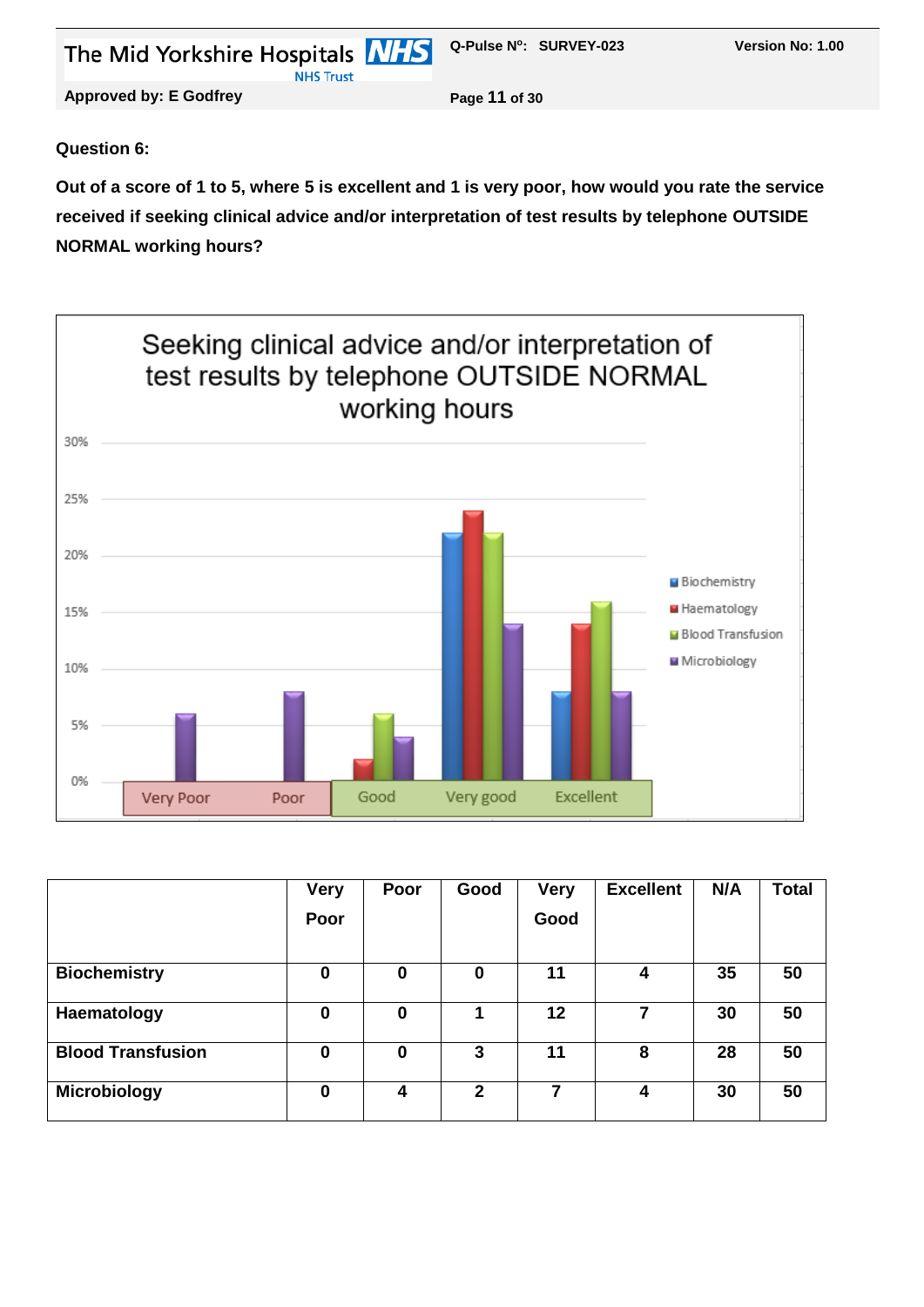**NHS Trust** 

**Approved by: E Godfrey Page 12 of 30**

| <b>Neutral</b>  | Haven't tried                                                                                                                                                                                                                    |
|-----------------|----------------------------------------------------------------------------------------------------------------------------------------------------------------------------------------------------------------------------------|
|                 | Not telephoned Pathology out of hours for years.                                                                                                                                                                                 |
| <b>Negative</b> | Not so good around late afternoon 5-7pm.                                                                                                                                                                                         |
|                 | Often at night and particularly at weekends we have had very poor experience when dealing<br>with Microbiology. On one occasion we were told to wait until Monday to get advice and not to<br>bother the weekend Microbiologist! |

Of those who responded to this question positive feedback was 100% for Biochemistry Haematology and Blood Transfusion. Microbiology achieved a positive response rate of 76% a drop from 92% in 2018. The overall response rate on this question was low with only 17 responders answering for Microbiology compared to 57 in 2018.

#### **Pathology's response to comments from users:**

#### **Blood Sciences:**

The Blood sciences department operates a shift system and the workload dictates the number of staff required.

#### **Microbiology:**

Urgent Microbiology clinical advice is available via the on-call Microbiology Consultant after 5pm Monday – Friday and all weekend. Contact at these times is via switchboard as the Consultant is not likely to be on site. As it is only one Consultant covering all three hospital sites (and the surrounding communities), unfortunately there may be a delay in contacting them if other calls are being answered. Advice should only be sought when all other avenues of information have been explored (for example, guidelines available on the intranet) and a failure to do this may lead to the consultant suggesting they 'shouldn't be bothered' at the weekend.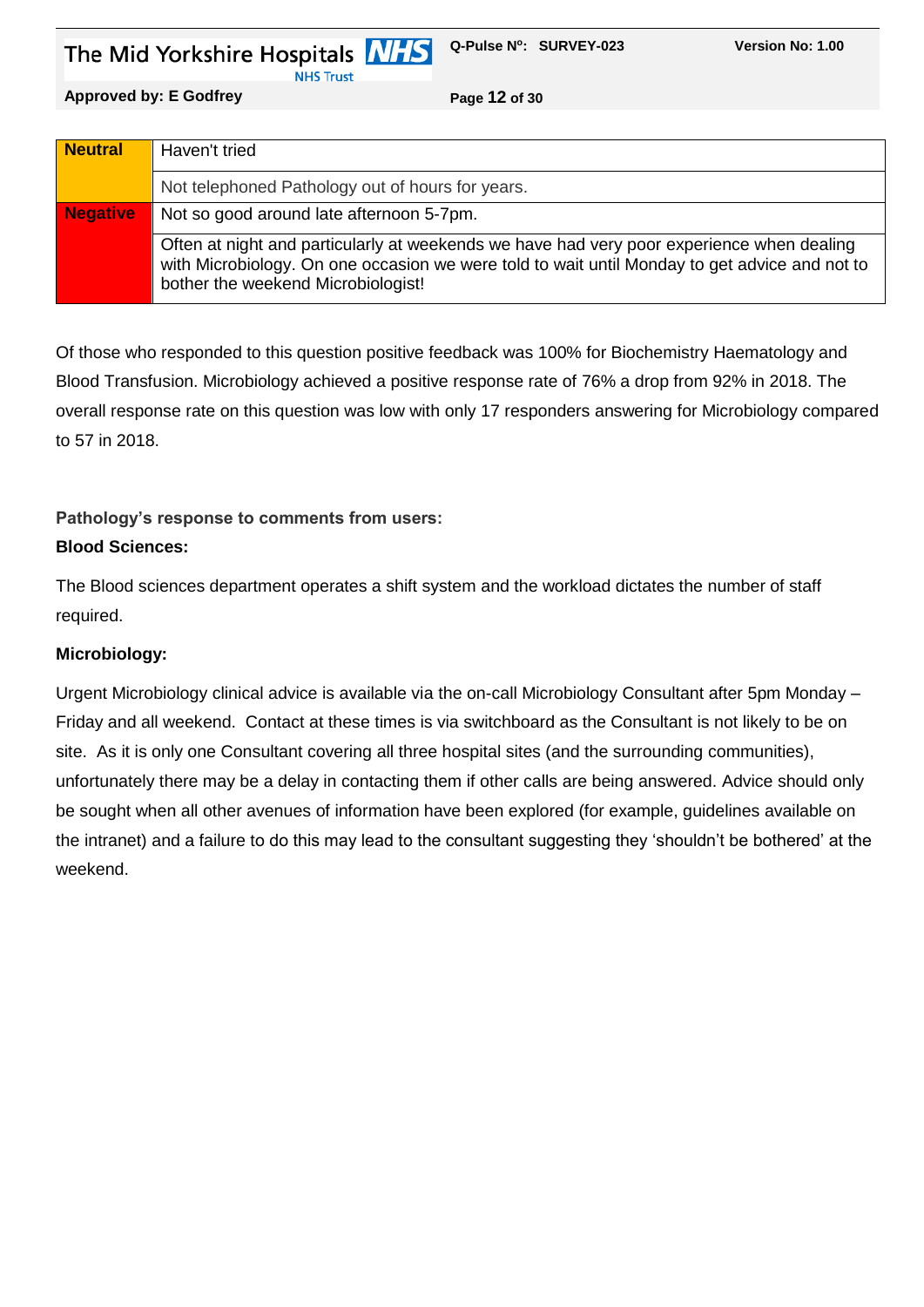| The Mid Yorkshire Hospitals <b>NHS</b> Q-Pulse N°: SURVEY-023 |               | <b>Version No: 1.00</b> |
|---------------------------------------------------------------|---------------|-------------------------|
| <b>NHS Trust</b>                                              |               |                         |
| <b>Approved by: E Godfrey</b>                                 | Page 13 of 30 |                         |

#### **Question 7:**

**Out of a score of 1 to 5, where 5 is excellent and 1 is very poor, how do you rate the speed of the turnaround of results?**



|                           | <b>Very</b> | Poor         | Good           | <b>Very</b> | <b>Excellent</b> | N/A          | <b>Total</b> |
|---------------------------|-------------|--------------|----------------|-------------|------------------|--------------|--------------|
|                           | Poor        |              |                | Good        |                  |              |              |
|                           |             |              |                |             |                  |              |              |
| <b>Biochemistry</b>       | 1           | 0            | 6              | 21          | 20               | $\mathbf{2}$ | 50           |
| Haematology               | 0           | 0            | $\overline{2}$ | 23          | 23               | $\mathbf{2}$ | 50           |
| <b>Microbiology</b>       | 0           | 0            | 5              | 18          | 19               | 8            | 50           |
| <b>Cellular Pathology</b> | $\bf{0}$    | $\mathbf{2}$ | 6              | 12          | 8                | 22           | 50           |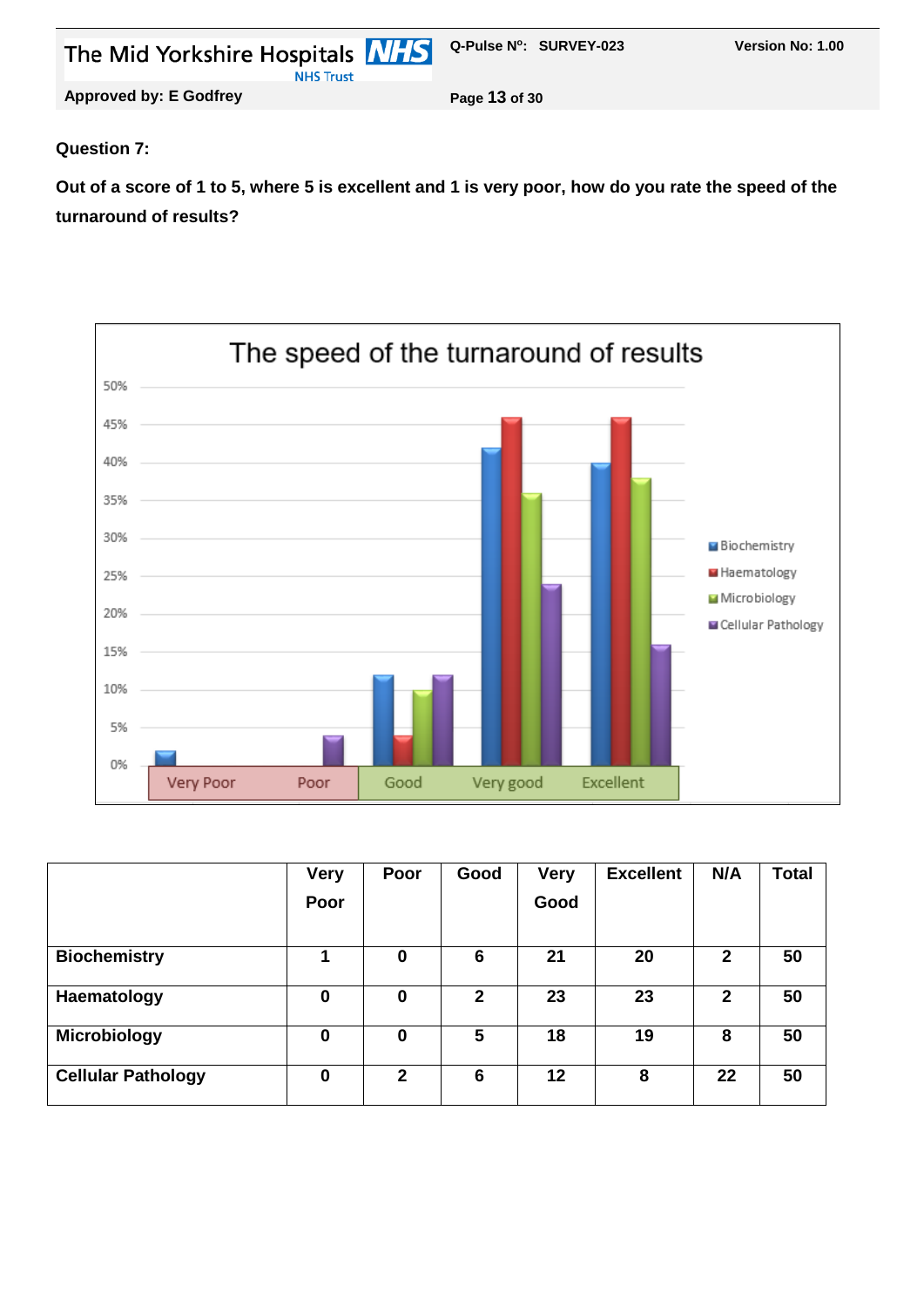**NHS Trust** 

**Approved by: E Godfrey <b>Page 14** of 30

| <b>Positive</b> | Cellular pathology reports very fast when the specimen is labelled as urgent, but it is pity it<br>now takes so long for routine specimens to be reported.                                                                                                                   |
|-----------------|------------------------------------------------------------------------------------------------------------------------------------------------------------------------------------------------------------------------------------------------------------------------------|
|                 | Generally very good. I deal mainly with Cellular Pathology, who I feel provide a very good<br>service                                                                                                                                                                        |
|                 | I think lab speed is generally excellent, but poor Phlebotomy cover and portering etc. means<br>that results are often unavailable when clinicians need them (often results coming back late in<br>the day, to busy evening on-call staff).                                  |
| <b>Neutral</b>  | We could do some more near patient testing Ed INR to cut down on bloods sent to the lab.                                                                                                                                                                                     |
| <b>Negative</b> | Histopathology result times can be really variable and longer than 2 weeks can be a challenge<br>as I often see the post op patients at 2 week appointments occasionally without results lately.                                                                             |
|                 | When Histology specimens are sent for a second opinion results can take in excess of 6<br>weeks to return and often these are for cancer cases. I understand that this is delay from the<br>other trusts but we need to have a way of reporting such delays.                 |
|                 | When it's working it is great. Problem is more the frequency of "oh the troponin analyser isn't<br>working" which seems to happen a lot? Also samples do seem to get lost a fair amount which<br>causes delays in re-bleeding patients (who may be difficult venipunctures). |
|                 | Biochemistry at PGH very slow, much quicker at DDH.                                                                                                                                                                                                                          |
|                 | It is a pity Histopathology is no longer reported as fast as used to be the case.                                                                                                                                                                                            |

Of those who responded to this question positive feedback was 100% for Haematology and Microbiology. Biochemistry achieved a positive response of 98% and Cellular Pathology 93%.

#### **Pathology's response to comments from users:**

#### **Biochemistry:**

The department has multiple analysers as part of the BCP, and if one is down – the sample will be tested on another, this may cause a slight delay. The department is monitored monthly on its TAT and has maintained >90% which is the minimum KPI target.

The workload at PGH is greater than at DDH but both sites maintain KPI targets.

#### **Cellular Pathology:**

Histology is currently under enormous pressure with the vast increase in cancer pathway initiatives. This is effecting TAT and causing significant delays to other routine pathways. The department is currently reviewing the workload capacity vs staffing in order to resolve/ improve these issues and provide a more efficient reliable service for our users.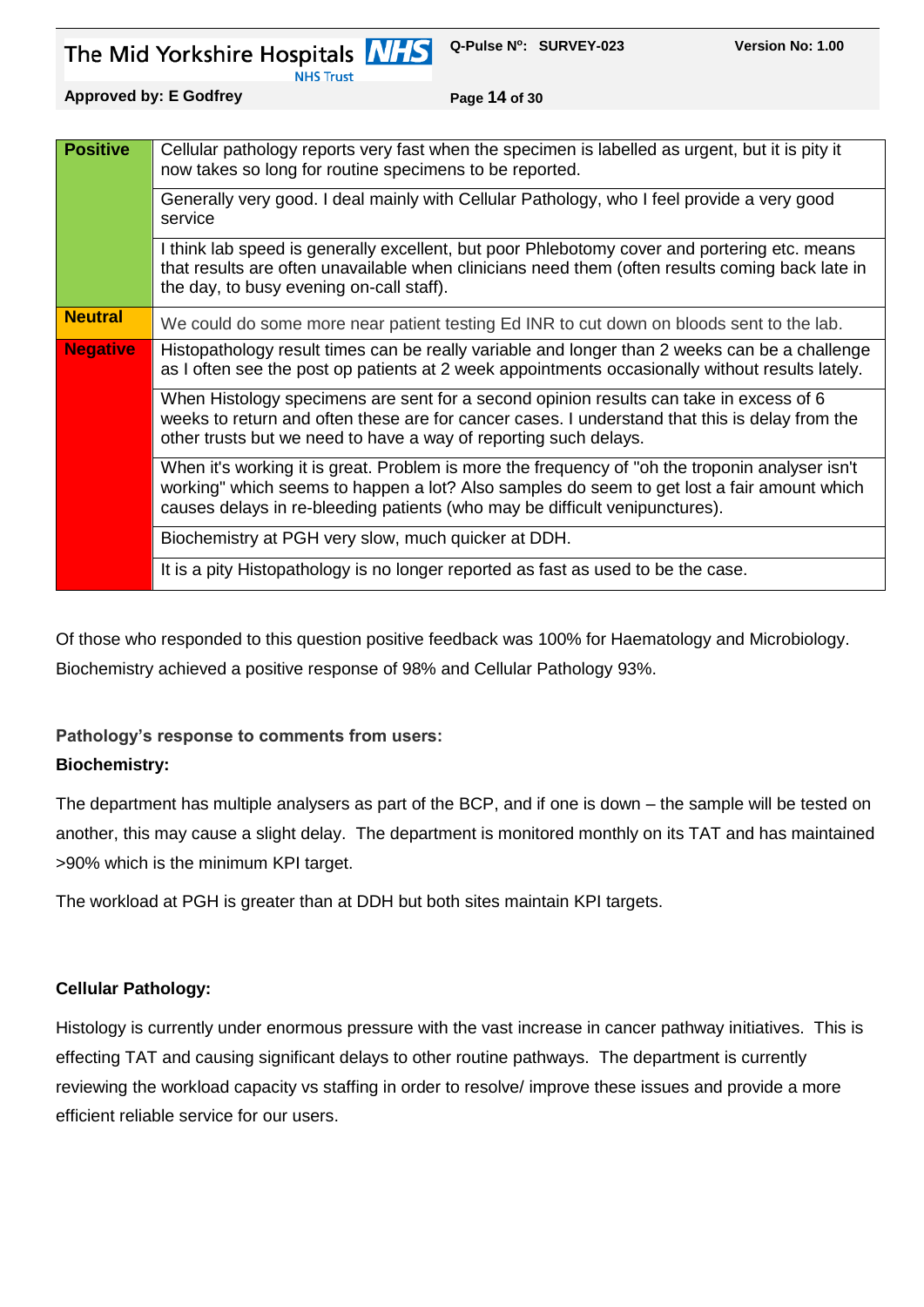| The Mid Yorkshire Hospitals <b>MHS</b> Q-Pulse N°: SURVEY-023<br><b>NHS Trust</b> |               | Version No: 1.00 |
|-----------------------------------------------------------------------------------|---------------|------------------|
| <b>Approved by: E Godfrey</b>                                                     | Page 15 of 30 |                  |
|                                                                                   |               |                  |

#### **Question 8:**

**Out of a score of 1 to 5, where 5 is excellent and 1 is very poor, how do you find the clarity of information on the laboratory report?**



|                           | <b>Very</b> | Poor         | Good         | <b>Very</b> | <b>Excellent</b> | N/A          | Total |
|---------------------------|-------------|--------------|--------------|-------------|------------------|--------------|-------|
|                           | Poor        |              |              | Good        |                  |              |       |
|                           |             |              |              |             |                  |              |       |
| <b>Biochemistry</b>       |             | 0            | 6            | 21          | 20               | $\mathbf{2}$ | 50    |
| Haematology               | 0           | 0            | $\mathbf{2}$ | 23          | 23               | $\mathbf{2}$ | 50    |
| <b>Microbiology</b>       | 0           | 0            | 5            | 18          | 19               | 8            | 50    |
| <b>Cellular Pathology</b> | $\bf{0}$    | $\mathbf{2}$ | 6            | 12          | 8                | 22           | 50    |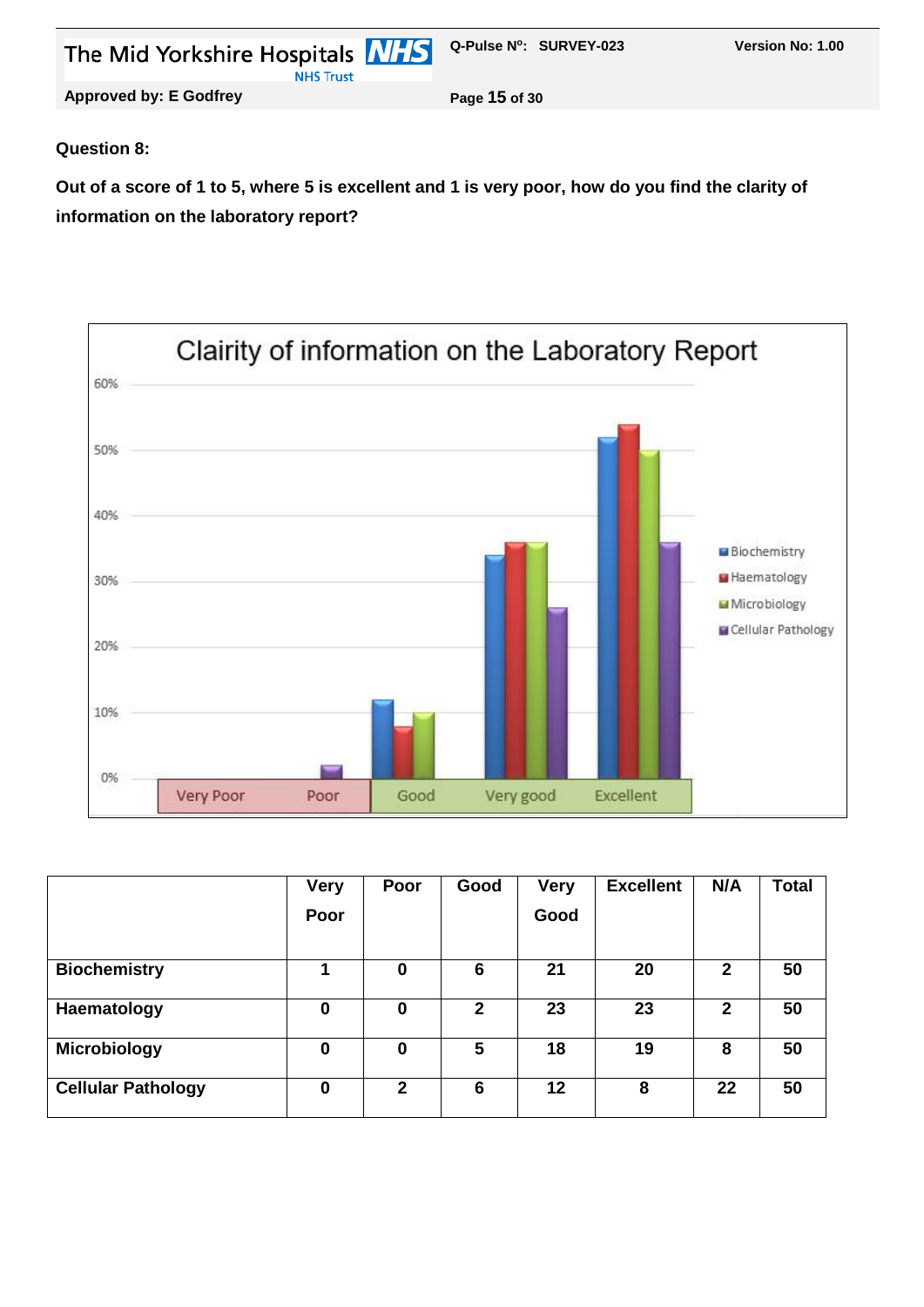**NHS Trust** 

**Q-Pulse N<sup>o</sup> : SURVEY-023 Version No: 1.00** 

**Approved by: E Godfrey Page 16 of 30**

| <b>Positive</b> | Excellent - good clear advice for less common tests e.g. vasculitis antibodies or more unusual<br>things.                                                                                                                                                                                                                                     |
|-----------------|-----------------------------------------------------------------------------------------------------------------------------------------------------------------------------------------------------------------------------------------------------------------------------------------------------------------------------------------------|
|                 | Generally very good.                                                                                                                                                                                                                                                                                                                          |
| <b>Neutral</b>  | Only issue is LDH results which are often reported as haemolysed. Already highlighted to<br>Doctor Jordaan regarding testicular cancer patients.                                                                                                                                                                                              |
|                 | Would be useful if everything was in one place rather than separate reports for each bit<br>(Biochemistry).                                                                                                                                                                                                                                   |
|                 | Sometimes it would be helpful if INR was reported along with the clotting profile / coagulation<br>screen.                                                                                                                                                                                                                                    |
|                 | Layout of this at the bottom of ICE results (squashed in at the bottom) is not the most eye-<br>catching. Clear in clinical information but not visually eye catching to the reader.                                                                                                                                                          |
|                 | Please provide an icon to indicate before an INR result is opened that indicates it was<br>insufficient sample. It would help so much if blood requesting system was redesigned so that<br>bloods can be requested for multiple days at a time e.g. weekend. The wait for ICE to process<br>request and print the form is painstakingly long. |
|                 | Cell path reports with multiple addenda for immuno markers can sometimes be slightly<br>confusing.                                                                                                                                                                                                                                            |
| <b>Negative</b> | C&S - sensitivities not always relate to what patient is on even when stated on request form.<br>So you are left wondering if the antibiotics should be changed.                                                                                                                                                                              |
|                 | ESBL reports are not clear. They should be highlighted in red in a similar way to MRSA. Often<br>ESBL is not abbreviated and is often written at the bottom of the report with a lot of other<br>wording which then does not highlight the importance of the report.                                                                          |
|                 | ICE can display results bizarrely at times. For example, it doesn't seem able to merge different<br>reports for the same test and says "see below" when there's nothing below. The normal range<br>for Ferritin just looks wrong.                                                                                                             |

Of those who responded to this question positive feedback was 100% for Haematology and Microbiology. Biochemistry achieved a positive response of 98% and Cellular Pathology 93%.

**Pathology's response to comments from users:**

# **Microbiology:**

Sensitivities are reported that are appropriate for the organism isolated. Patients are sometimes on antibiotics that are not appropriate for the isolate and in these instances, no result will be recorded. Also, some results may be inferred from those already on the report, even if the specific antibiotic has not been tested, for example an organism that is sensitive to Penicillin will also be sensitive to Amoxicillin, but this may not necessarily be reported. ESBL reports have appropriate comments to indicate the organism is an infection control risk and resistant to antibiotics. I have amended one of the comments so that 'ESBL' is included as an abbreviation. Due to the complexity of microbiology reports, the whole result should be read to ensure that any clinical advice & comments are not missed. MRSA reports are not highlighted in red, unfortunately it is not possible to change the colour of Microbiology results

# **Biochemistry**:

The laboratory is looking at how ICE reports can be displayed better for an enhanced user experience. (OCC-QIN-311)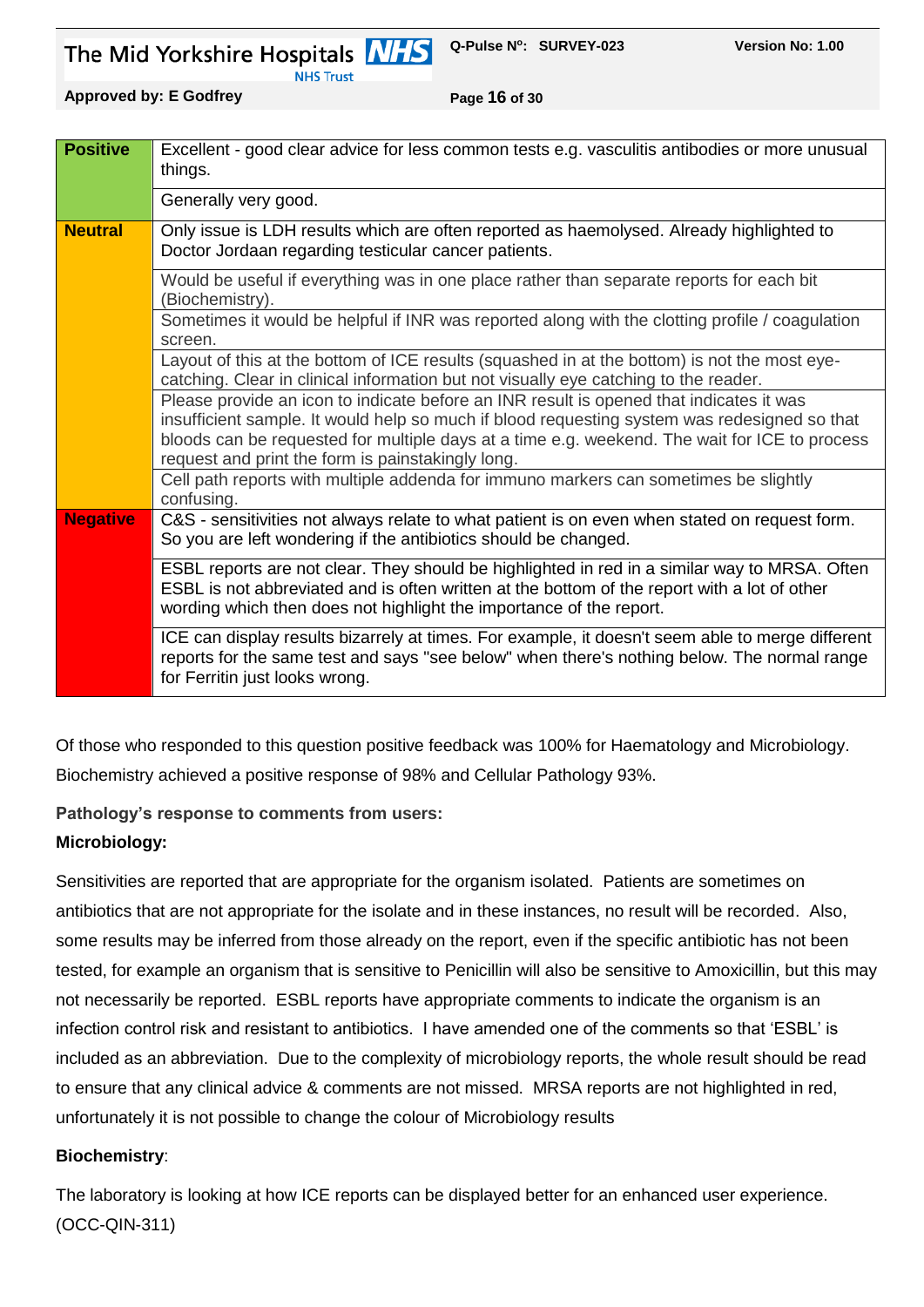**NHS Trust** 

**Approved by: E Godfrey Page 17 of 30**

#### **Question 9:**

#### **Is the advice given by the Microbiologist helpful in the management of your patients with regards to:**









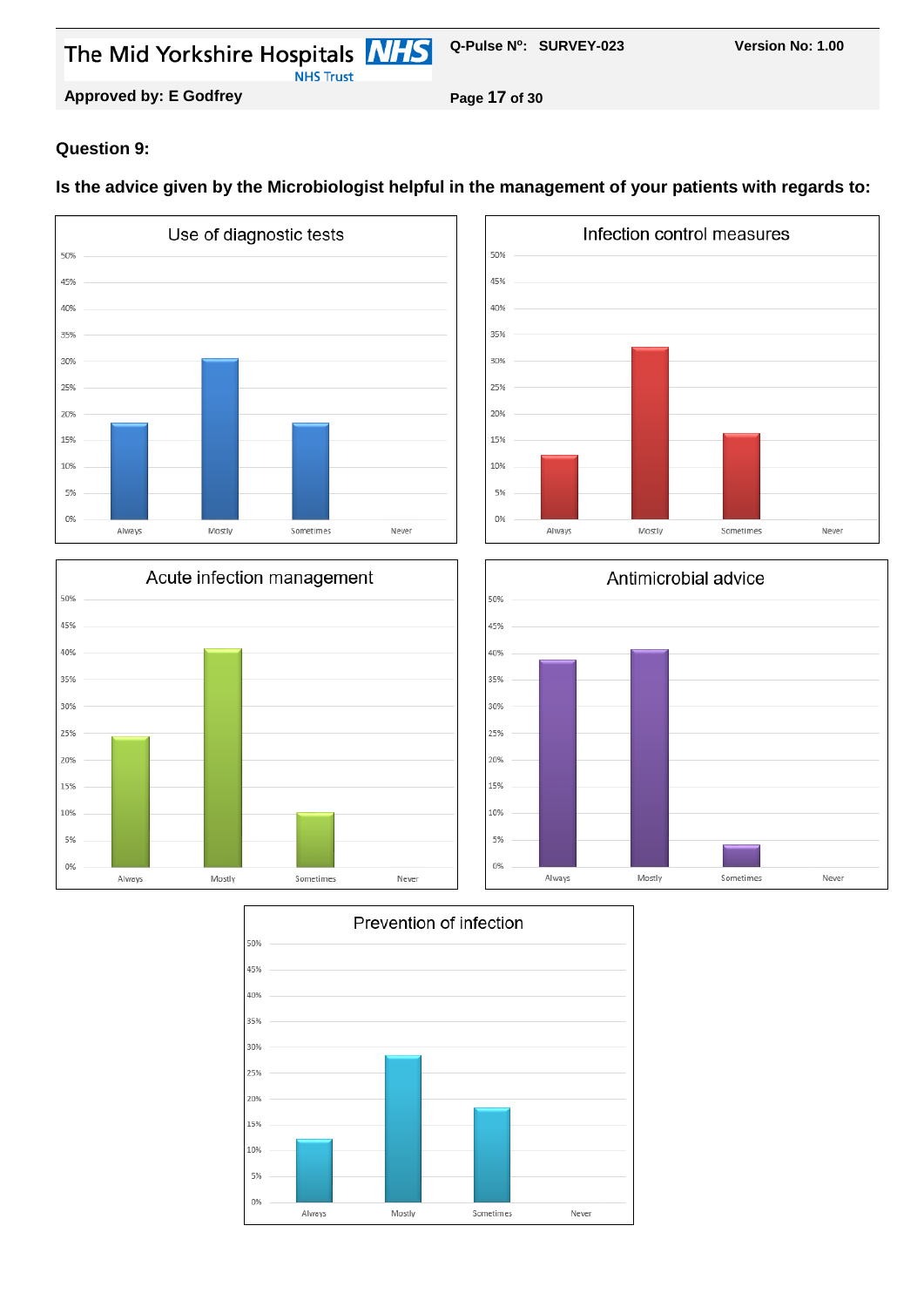**Q-Pulse N<sup>o</sup> : SURVEY-023 Version No: 1.00**  The Mid Yorkshire Hospitals **NHS** 

**Approved by: E Godfrey Page 18 of 30**

**NHS Trust** 

|                                   | <b>Always</b> | <b>Mostly</b> | <b>Sometimes</b> | <b>Never</b> | Unable to<br>comment | Total |
|-----------------------------------|---------------|---------------|------------------|--------------|----------------------|-------|
| Use of diagnostic tests           | 9             | 15            | 9                | $\Omega$     | 16                   | 49    |
| Infection control measures        | 6             | 16            | 8                | $\Omega$     | 19                   | 49    |
| <b>Acute infection management</b> | 12            | 20            | 5                | $\bf{0}$     | 12                   | 49    |
| <b>Antimicrobial advice</b>       | 19            | 20            | $\mathbf{2}$     | $\Omega$     | 8                    | 49    |
| <b>Prevention of infection</b>    | 6             | 14            | 9                | $\Omega$     | 20                   | 49    |

| <b>Positive</b> | The information we receive is dependent on who is giving the advice. As we do seem to have<br>Microbiologists who do not regularly work at Mid-Yorkshire, the advice can be variable. Stuart<br>bond and his team have been very helpful. |
|-----------------|-------------------------------------------------------------------------------------------------------------------------------------------------------------------------------------------------------------------------------------------|
|                 | Always has been a good service but is often overstretched.                                                                                                                                                                                |
|                 | Excellent - just need more of them!                                                                                                                                                                                                       |
| <b>Neutral</b>  | Infection control is normally consulted.                                                                                                                                                                                                  |
|                 | Not yet used service.                                                                                                                                                                                                                     |
| <b>Negative</b> | As before, the advice can be inconsistent, as the personnel vary.                                                                                                                                                                         |
|                 | The problem with Microbiology advice is a lack of continuity in the advice between different<br>Microbiologists.                                                                                                                          |
|                 | Some Microbiologist are too abrupt and don't let you give any proper clinical details and it just<br>de-rails the whole conversation.                                                                                                     |
|                 | This effects the juniors more than me, but it's been very hard to get micro advice recently.                                                                                                                                              |

Doctors rated advice given by Microbiologists as 'always' or 'mostly helpful' with regards to use of diagnostic tests and infection control measures 73% of the time.

Acute infection management and antimicrobial advice was rated as always or mostly helpful at 91% and 95% respectively.

The lowest rating was again received for prevention of infection at 69% always or mostly helpful. This is much higher than the 2018 survey where only 20% rated the advice from Microbiologist's as always or mostly helpful.

**Pathology's response to comments from users:**

# **Microbiology:**

We have continually advertised for Consultant Microbiologists, but unfortunately there is a chronic shortage nationwide. This regrettably makes the Trust reliant on the use of locum staff (and occasionally staff from neighbouring Trusts) to provide a clinical service. A lack of continuity in terms of staffing may make the information seem variable and inconsistent due to the clinicians having differing opinions. However, wherever possible, Microbiology tries to use long-term locums in an attempt to achieve some consistency. Most of the time there are two locums, but occasionally this has been reduced to one which unavoidably results in delays when trying to contact them for advice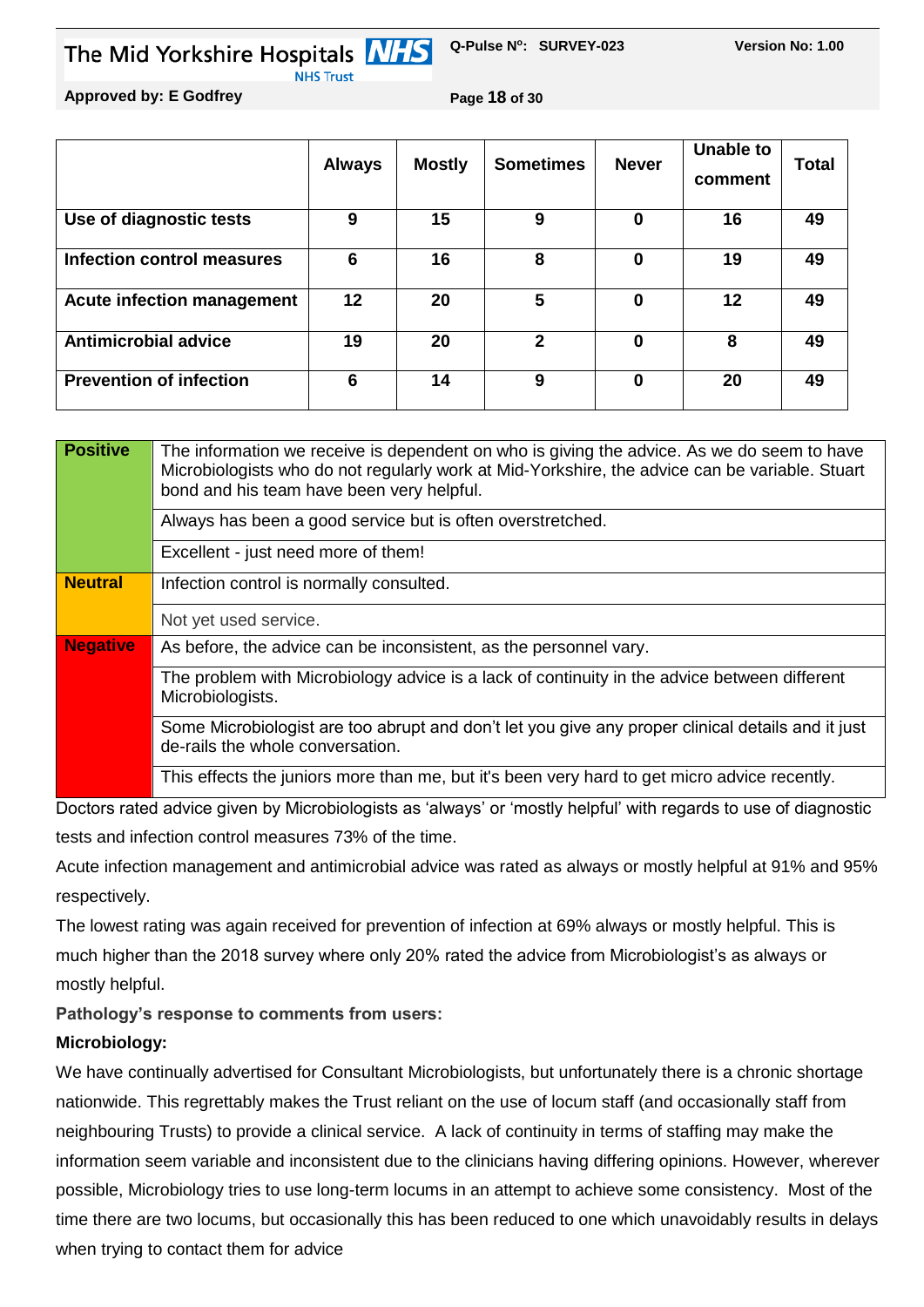| The Mid Yorkshire Hospitals <b>NHS</b> Q-Pulse N°: SURVEY-023<br><b>NHS Trust</b> |               | <b>Version No: 1.00</b> |
|-----------------------------------------------------------------------------------|---------------|-------------------------|
| <b>Approved by: E Godfrey</b>                                                     | Page 19 of 30 |                         |

#### **Question 10:**

**Out of a score of 1 to 5, where 5 is excellent and 1 is very poor, how do you rate the overall laboratory service provided?**



|                           | <b>Very</b><br>Poor | Poor     | Good           | <b>Very</b><br>Good | <b>Excellent</b> | N/A | <b>Total</b> |
|---------------------------|---------------------|----------|----------------|---------------------|------------------|-----|--------------|
| <b>Biochemistry</b>       | $\mathbf 0$         | 4        | 3              | 24                  | 17               | 3   | 48           |
| Haematology               | 0                   | 0        | 1              | 22                  | 21               | 4   | 48           |
| <b>Blood Transfusion</b>  | $\bf{0}$            | 0        | $\overline{2}$ | 13                  | 23               | 10  | 48           |
| Microbiology              | $\mathbf 0$         | 4        | 8              | 18                  | 17               | 4   | 48           |
| <b>Cellular Pathology</b> | $\bf{0}$            | $\bf{0}$ | $\mathbf{2}$   | 15                  | 12               | 19  | 48           |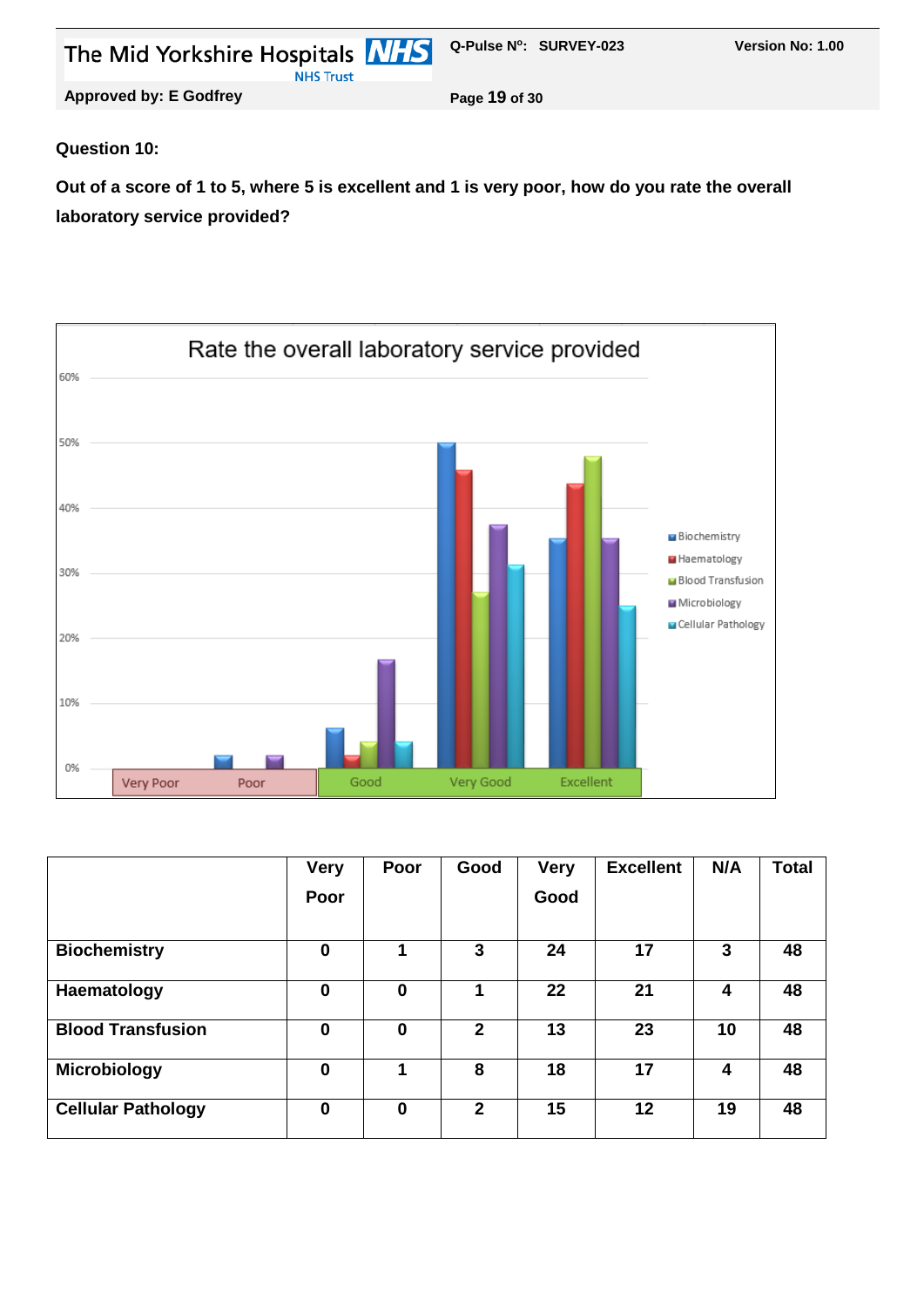**NHS Trust** 

**Approved by: E Godfrey Page 20 of 30**

| <b>Negative</b> | Often that abnormal results are phoned through but get no answer on ward so there is no<br>follow-up, there should be a protocol for them to be phoned through to the on call team out of<br>hours                                                     |
|-----------------|--------------------------------------------------------------------------------------------------------------------------------------------------------------------------------------------------------------------------------------------------------|
|                 | Need more Microbiologists. Biochemistry analysers just seem to break or be down all the time.<br>As an aside I don't think the monovette blood systems are very good as high rates of<br>haemolysed samples compared to other trusts I have worked in! |

Overall feedback was rated positive at 98% for Biochemistry and Microbiology, 100% for Haematology and Blood Transfusion and Cellular Pathology. These are all slightly higher than the previous survey.

#### **Pathology's response to comments from users:**

#### **Blood Sciences:**

RCPATH guidelines are followed and every attempt is made to ring an abnormal result after which it is released onto the ICE system so can be seen by the requester.

The department has multiple analysers as part of the business continuity plan, and if one is down – the sample will be tested on another, this may cause a slight delay.

#### **Microbiology:**

We have continually advertised for Consultant Microbiologists, but unfortunately there is a chronic shortage nationwide. This regrettably makes the Trust reliant on the use of locum staff (and occasionally staff from neighbouring Trusts) to provide a clinical service.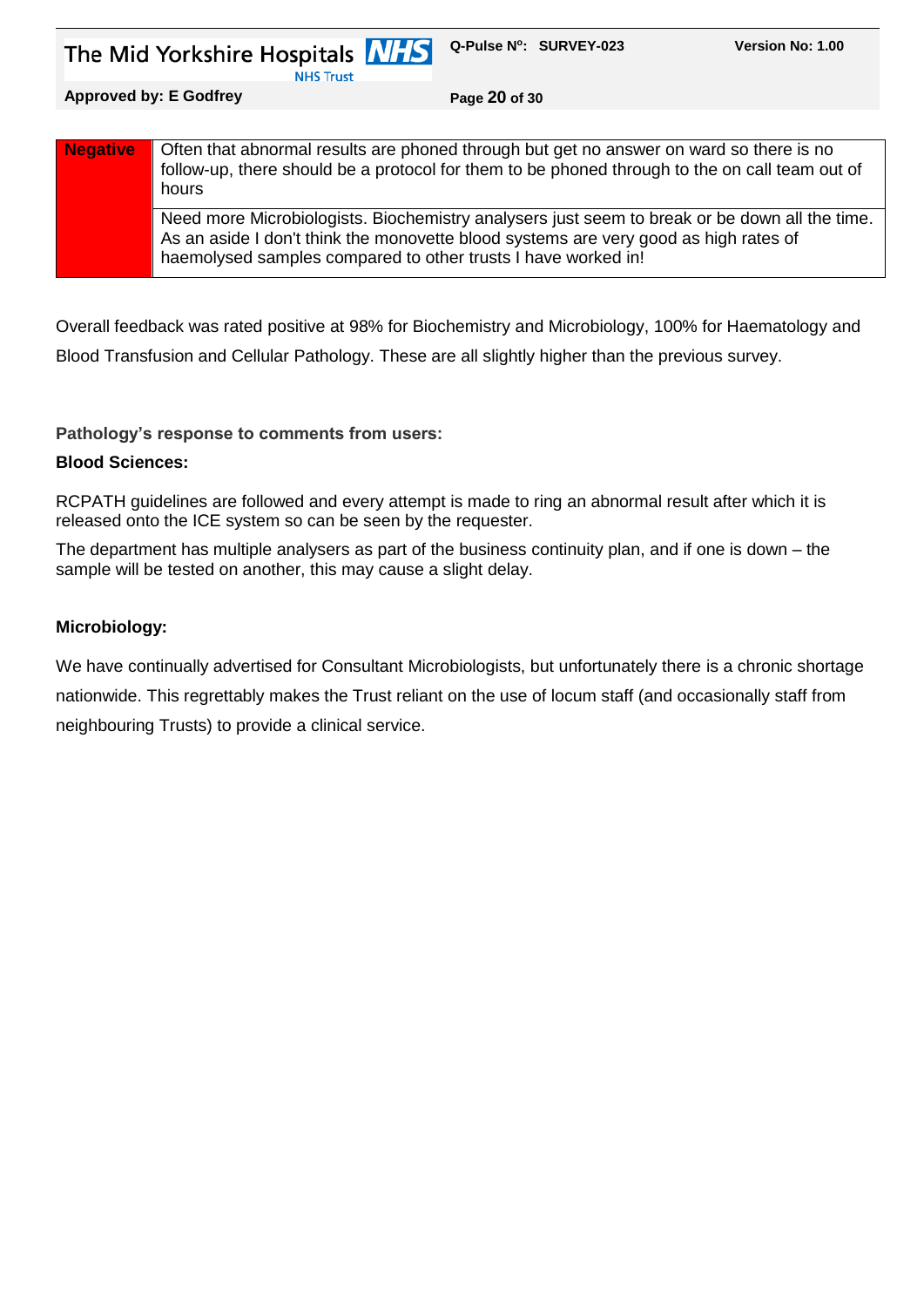| The Mid Yorkshire Hospitals MIS Q-Pulse N°: SURVEY-023 |               | <b>Version No: 1.00</b> |
|--------------------------------------------------------|---------------|-------------------------|
| <b>NHS Trust</b>                                       |               |                         |
| <b>Approved by: E Godfrey</b>                          | Page 21 of 30 |                         |

#### **Question 11:**

**Out of a score of 1 to 5, where 5 is excellent and 1 is very poor, how do you rate the phlebotomy service?**



|            | <b>Very</b> | Poor | Good | <b>Very</b> | <b>Excellent</b> | N/A | <b>Total</b> |
|------------|-------------|------|------|-------------|------------------|-----|--------------|
|            | Poor        |      |      | Good        |                  |     |              |
|            |             |      |      |             |                  |     |              |
| Phlebotomy |             |      | 4    | 13          | 9                | 17  | 49           |
|            |             |      |      |             |                  |     |              |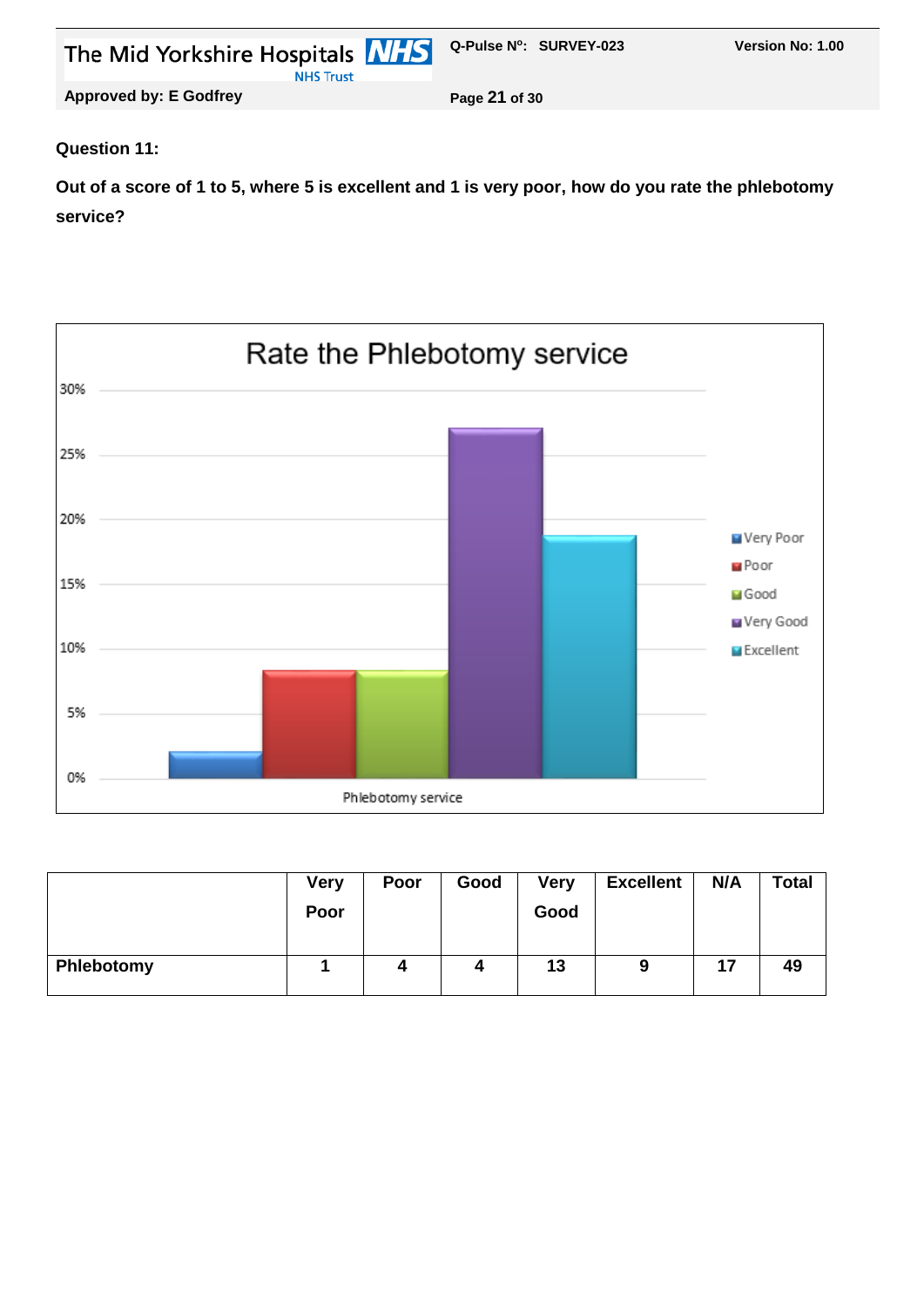| The Mid Yorkshire Hospitals |  |
|-----------------------------|--|
|-----------------------------|--|



**Version No: 1.00** 

**Approved by: E Godfrey Page 22 of 30**

|                | <b>Comment</b>                                                                                                                                                                                  | <b>Response</b>                                                                                                                                                                                                                                                                                                                                                                                                                                                                                                                                                                                                                                                                                                                  |
|----------------|-------------------------------------------------------------------------------------------------------------------------------------------------------------------------------------------------|----------------------------------------------------------------------------------------------------------------------------------------------------------------------------------------------------------------------------------------------------------------------------------------------------------------------------------------------------------------------------------------------------------------------------------------------------------------------------------------------------------------------------------------------------------------------------------------------------------------------------------------------------------------------------------------------------------------------------------|
|                | Not sure about PGH, but the staff at DDH are<br>fantastic.                                                                                                                                      | Thank you for your comment, we will ensure our DDH Phlebotomists receive your praise.                                                                                                                                                                                                                                                                                                                                                                                                                                                                                                                                                                                                                                            |
|                | Please continue                                                                                                                                                                                 | Thank you - we intend to!                                                                                                                                                                                                                                                                                                                                                                                                                                                                                                                                                                                                                                                                                                        |
| Positive       | Very helpful to ED and we are grateful                                                                                                                                                          | Thank you, wherever possible we will continue to support our colleagues in ED to the best of our<br>ability.                                                                                                                                                                                                                                                                                                                                                                                                                                                                                                                                                                                                                     |
|                | I really appreciate the service but think you are under<br>resourced. The team come to the ward late in the day<br>which puts a burden on other staff if it isn't possible to<br>bleed someone. | Thank you for your comment, the Phlebotomy department provides a service to the majority of<br>clinical areas of the Trust while also providing a Phlebotomy outpatient service in each of the<br>three hospitals and a domiciliary phlebotomy service across the entire MYHT district on behalf of<br>the Anticoagulation Service and the Care Closer to Home services.<br>We endeavor to provide a service to every clinical area but the order of attendance is pre-agreed<br>with the patient flow team to ensure those patients who are most likely to be moved or<br>discharged are attended first. Unfortunately this does mean that some areas may feel that there<br>is a delay to their service as you have described. |
| <b>Neutral</b> | They should be able to print off relevant ICE requests<br>for patients rather than always expecting this to be<br>done in advance.                                                              | Each of the 3 Phlebotomy Outpatient areas do now have the means to print ICE requests, with<br>key staff trained to print pre-ordered requests from ICE.<br>However, often there are a lot of incomplete requests on ICE for each patient and it is not always<br>clear which requests are required for the investigation, particularly as Phlebotomists are not<br>clinically trained.<br>It is there advised that the requesting clinicians continue to print request forms in advance of the<br>Phlebotomy attendance wherever possible                                                                                                                                                                                       |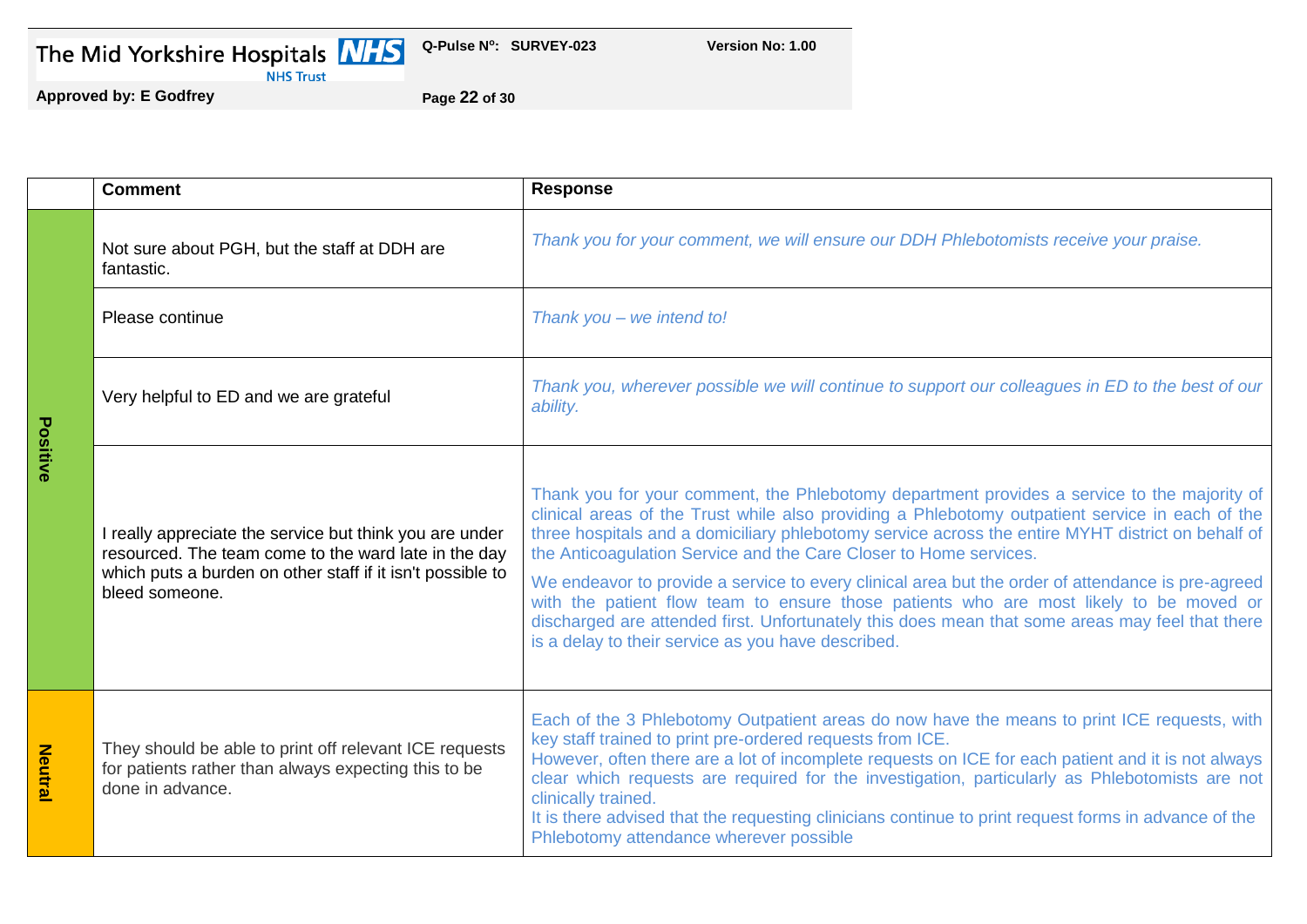

**Version No: 1.00** 

**Approved by: E Godfrey Page 23 of 30**

| Better coverage over weekends and best all be done<br>first thing in the morning which isn't always the case<br>for all wards.                                                                                                   | Thank you for your comment, we are aware of some recent issues around delivery of weekend<br>Phlebotomy services. To help to resolve them, we now ask the weekend Phlebotomy staff to<br>report to the site manager at the start of the shift to ensure that the areas of highest priority<br>receive a service first.                                                                                                                                                                                                                                                                                                                                                           |
|----------------------------------------------------------------------------------------------------------------------------------------------------------------------------------------------------------------------------------|----------------------------------------------------------------------------------------------------------------------------------------------------------------------------------------------------------------------------------------------------------------------------------------------------------------------------------------------------------------------------------------------------------------------------------------------------------------------------------------------------------------------------------------------------------------------------------------------------------------------------------------------------------------------------------|
| Would be nice to have guaranteed regular support.                                                                                                                                                                                | The Phlebotomy department endeavor to provide at least one visit to all key clinical areas every<br>day. Occasionally, during times of particular pressure, it may not be possible to provide a service<br>to all clinical areas but in the event that a service had to be cancelled this would be escalated to<br>both the site manager and clinical area to ensure an alternative provision was in place. In the<br>event that a clinical area is cancelled, every effort it made to ensure the clinical area will receive<br>an early service the following day to capture any non-urgent blood tests which may have been<br>left.                                            |
| Extremely sporadic in terms of when Phlebotomists<br>turn up. Staff always very helpful, but due to difficulty<br>in predicting timing it can be difficult to plan care for<br>patients during the day.                          | Thank you for your comment, the order in which wards are serviced was configured by the site<br>managers based on highest demand and impact on patient flow.<br>Unfortunately it is not possible to give a specific time of arrival on a ward or for how long a<br>service will last in that area due the number of requests required in the previous clinical area and<br>the varying difficulty to bleed individual patients.                                                                                                                                                                                                                                                  |
| Very variable I think some of them look for an excuse<br>not to take bloods from a patient. Some are happy to<br>do extra bloods which is very helpful, but not everyone<br>is so cooperative. Some are a pleasure to work with. | All Phlebotomists are trained to the same level of ability before being allowed to work solo.<br>All patients who were attended by the Phlebotomist are recorded on the visit sheet along with<br>the outcome. The reason for the lack of success to bleed the patient is also recorded.<br>Both the Phlebotomist and a member of the ward staff are required to sign the visit sheet to say<br>they are aware of the unsuccessful patients. The Phlebotomy supervisors also check the visit<br>forms after the visit and if there have been a particularly high number unsuccessful patients,<br>make provision to send another phlebotomist back to the clinical to try again. |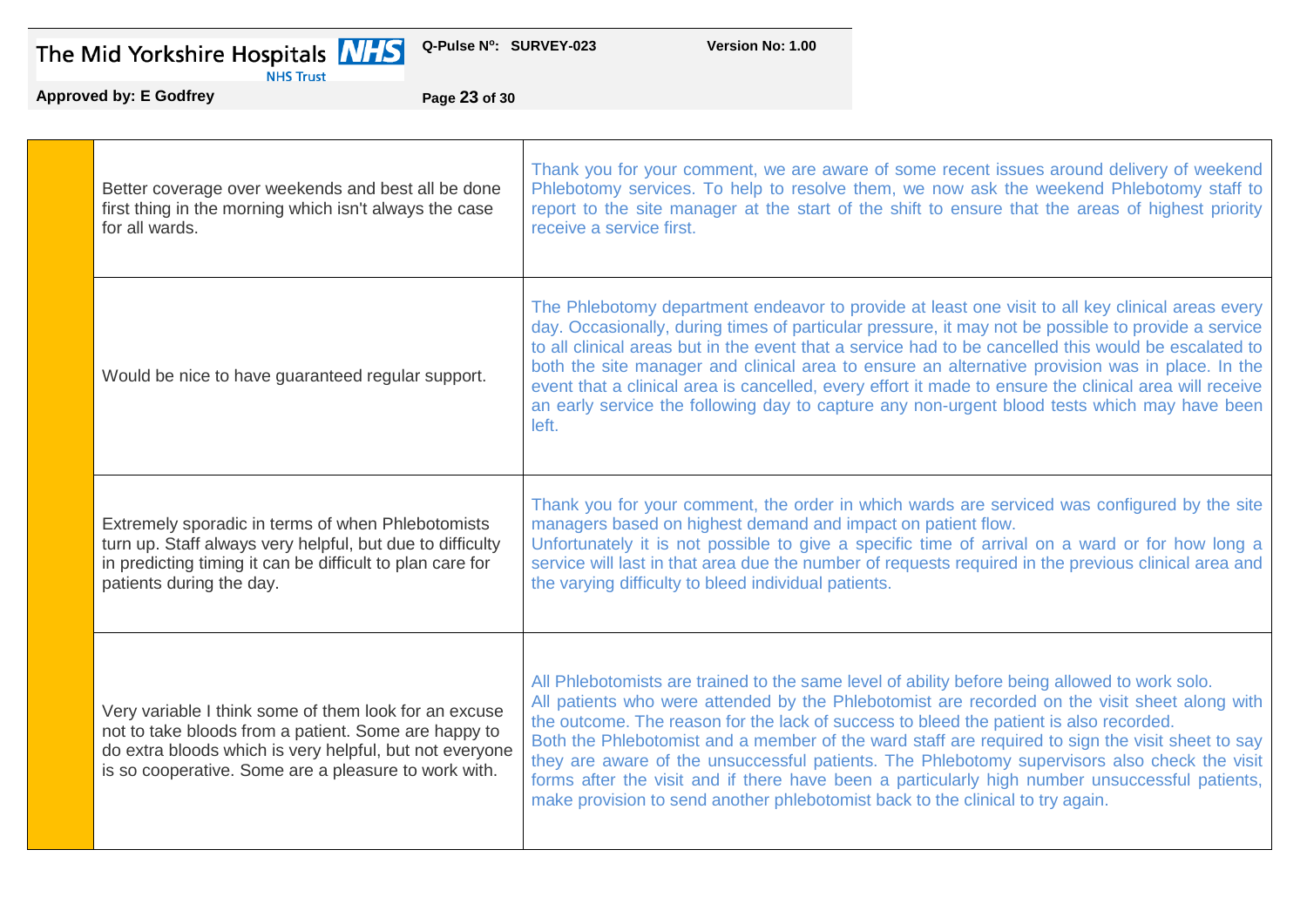The Mid Yorkshire Hospitals **Approved by: E Godfrey PAREL PROPERTY Page 24** of 30



**Q-Pulse N<sup>o</sup>**

**Version No: 1.00** 

| Generally good but can be some issues with<br>confrontational attitude towards ward - a lot of<br>stipulations (which seem to vary from individual<br>phlebotomist) e.g. need the bed number written, need<br>in numerical order etc. and a lot of complaints when<br>not done. Often seem some days just not to fancy it<br>and leave large numbers of bloods to the ward team<br>to complete.<br>By contrast, extra phleb round in the afternoon for<br>winter pressures was fantastic and a great way of<br>everyone working together to help patient care. | As stated previously, all Phlebotomists are trained to the same level of ability before being<br>allowed to work solo.<br>All patients who were attended by the Phlebotomist are recorded on the visit sheet along with<br>the outcome. The reason for the lack of success to bleed the patient is also recorded.<br>Both the Phlebotomist and a member of the ward staff are required to sign the visit sheet to say<br>they are aware of the unsuccessful patients. The Phlebotomy supervisors also check the visit<br>forms after the visit and if there have been a particularly high number unsuccessful patients,<br>make provision to send another phlebotomist back to the clinical to try again.<br>Phlebotomy do ask that bed numbers are written on the request forms to help to locate patients<br>in the clinical area as the bed boards are not always kept up to date and it is not always possible<br>to find a hand-over sheet. While it is not essential that the bed numbers are stated on the<br>request form it does help to speed the process of finding patients up which in turn gives the<br>Phlebotomist more time to attend as many patients as possible. |
|----------------------------------------------------------------------------------------------------------------------------------------------------------------------------------------------------------------------------------------------------------------------------------------------------------------------------------------------------------------------------------------------------------------------------------------------------------------------------------------------------------------------------------------------------------------|--------------------------------------------------------------------------------------------------------------------------------------------------------------------------------------------------------------------------------------------------------------------------------------------------------------------------------------------------------------------------------------------------------------------------------------------------------------------------------------------------------------------------------------------------------------------------------------------------------------------------------------------------------------------------------------------------------------------------------------------------------------------------------------------------------------------------------------------------------------------------------------------------------------------------------------------------------------------------------------------------------------------------------------------------------------------------------------------------------------------------------------------------------------------------------------|
| Longer opening hours!                                                                                                                                                                                                                                                                                                                                                                                                                                                                                                                                          | Thank you for your comment, unfortunately the Phlebotomy department does only have a limited<br>staff resource which has to be deployed to make best use of it for the entire Trust. We will<br>certainly consider the feasibility of extended outpatient services at DDH but this may have to be<br>offset by the number of Phlebotomy staff available during the core working day.                                                                                                                                                                                                                                                                                                                                                                                                                                                                                                                                                                                                                                                                                                                                                                                                 |
| More phlebotomy! Stay open until clinics finish at DDH<br>~6pm! Weekend service.                                                                                                                                                                                                                                                                                                                                                                                                                                                                               | Thank you for your comment, unfortunately the Phlebotomy department does only have a limited<br>staff resource which has to be deployed to make best use of it for the entire Trust. We will<br>certainly consider the feasibility of extended outpatient services at DDH but this may have to be<br>offset by the number of Phlebotomy staff available during the core working day.<br>Thank you for your comment. As stated previously, Phlebotomy staff are now directed by the site<br>manager on a weekend. The order in which wards are serviced was set by the site managers,<br>it's not possible to give a specific time due to the variable nature of the service. The number of<br>requests each day varies from ward to ward.                                                                                                                                                                                                                                                                                                                                                                                                                                            |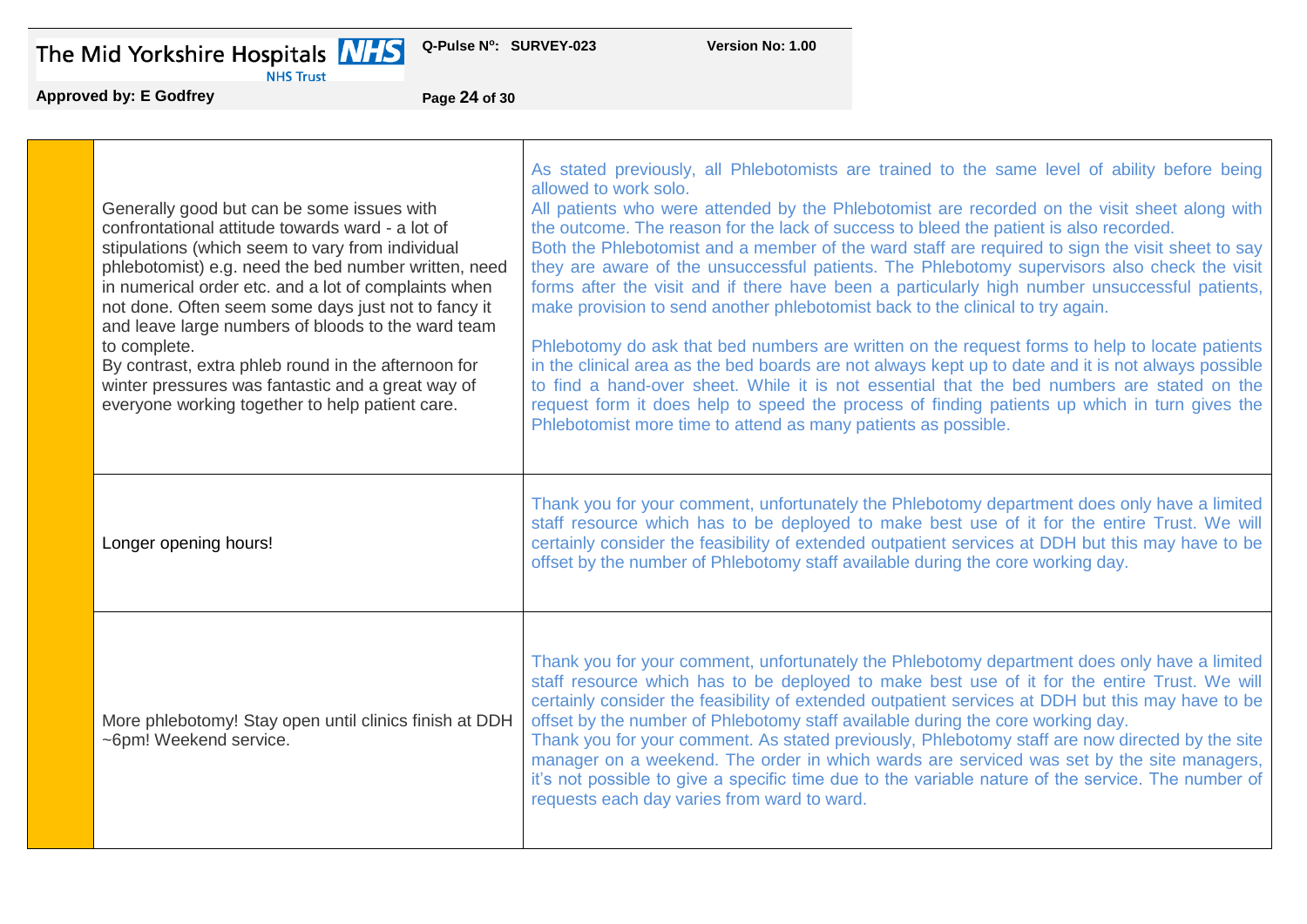The Mid Yorkshire Hospitals **Approved by: E Godfrey**<br>Approved by: E Godfrey Page 25 of 30



**Q-Pulse N<sup>o</sup>**

**Version No: 1.00** 

**Negative**

| There are not enough on the wards Phlebotomist<br>especially over the weekends. Ward Phlebotomists<br>come very late to the surgical ward and because of<br>this decisions on management are delayed!                                                                                                                                                                                                                                                                                                                                                                                                                                              | Thank you for your comment, unfortunately the Phlebotomy department does only have a limited<br>staff resource which has to be deployed to make best use of it for the entire Trust. We will<br>certainly consider the feasibility of extended outpatient services at DDH but this may have to be<br>offset by the number of Phlebotomy staff available during the core working day.<br>Thank you for your comment. As stated previously, Phlebotomy staff are now directed by the site                                                                                                                                                                                                                                                                                                                                                                                                                                                                                                                                                                                                                                                                                                                                                                                                                      |
|----------------------------------------------------------------------------------------------------------------------------------------------------------------------------------------------------------------------------------------------------------------------------------------------------------------------------------------------------------------------------------------------------------------------------------------------------------------------------------------------------------------------------------------------------------------------------------------------------------------------------------------------------|--------------------------------------------------------------------------------------------------------------------------------------------------------------------------------------------------------------------------------------------------------------------------------------------------------------------------------------------------------------------------------------------------------------------------------------------------------------------------------------------------------------------------------------------------------------------------------------------------------------------------------------------------------------------------------------------------------------------------------------------------------------------------------------------------------------------------------------------------------------------------------------------------------------------------------------------------------------------------------------------------------------------------------------------------------------------------------------------------------------------------------------------------------------------------------------------------------------------------------------------------------------------------------------------------------------|
| Phlebotomy leave a number of blood requests each<br>day but do not always communicate this to staff. The<br>times of Phlebotomy rounds are variable and late<br>rounds lead to results coming back late in the day<br>meaning that junior doctors either stay late or<br>workload is handed over to the on-call team.<br>Phlebotomists are often reluctant to accept additional<br>or last minute request forms.                                                                                                                                                                                                                                   | manager on a weekend. The order in which wards are serviced was set by the site managers,<br>it's not possible to give a specific time due to the variable nature of the service. The number of<br>requests each day varies from ward to ward.<br>As stated previously, all patients who were attended by the Phlebotomist are recorded on the<br>visit sheet along with the outcome. The reason for the lack of success to bleed the patient is also<br>recorded.<br>Both the Phlebotomist and a member of the ward staff are required to sign the visit sheet to say<br>they are aware of the unsuccessful patients. The Phlebotomy supervisors also check the visit<br>forms after the visit and if there have been a particularly high number unsuccessful patients,<br>make provision to send another phlebotomist back to the clinical to try again.<br>Depending upon the workload, it is not always possible to accept additional requests during a<br>phlebotomy round because by doing so the phlebotomist may be sacrificing another clinical area<br>who have not yet received any service to accommodate them. It is advised that all request forms<br>are completed and waiting for collection in advance of the Phlebotomy round to ensure the all<br>samples are collected within the round. |
| The Trust needs to massively invest in Phlebotomists<br>to work 24/7. At present junior docs are overwhelmed<br>with clinical workload, then have to take blood<br>frequently due to poor phlebotomy cover, then results<br>come back late due to this, so results come too busy<br>on-call staff out of hours, who then have to act on<br>results on patients they may not know, when they<br>themselves are already extremely busy (clinical<br>workload and taking blood!! A truly vicious circle for<br>which there could be a straightforward solution of<br>investing in a larger phlebotomist workforce working<br>extended hours or 24/7). | Thank you for your comment, The Phlebotomy service offers a routine daily blood collecting<br>service for the majority of clinical areas within The Mid Yorkshire Hospitals Trust. Unfortunately,<br>as stated in your comment, Phlebotomy lacks the staffing resource to provide a 24/7 service.<br>However, the Clinical Support service provide Phlebotomy support out of hours and the<br>Phlebotomy department provides hands-on Phlebotomy training for nursing and support staff<br>who could also assist the junior doctors to bleed patients during these times.                                                                                                                                                                                                                                                                                                                                                                                                                                                                                                                                                                                                                                                                                                                                    |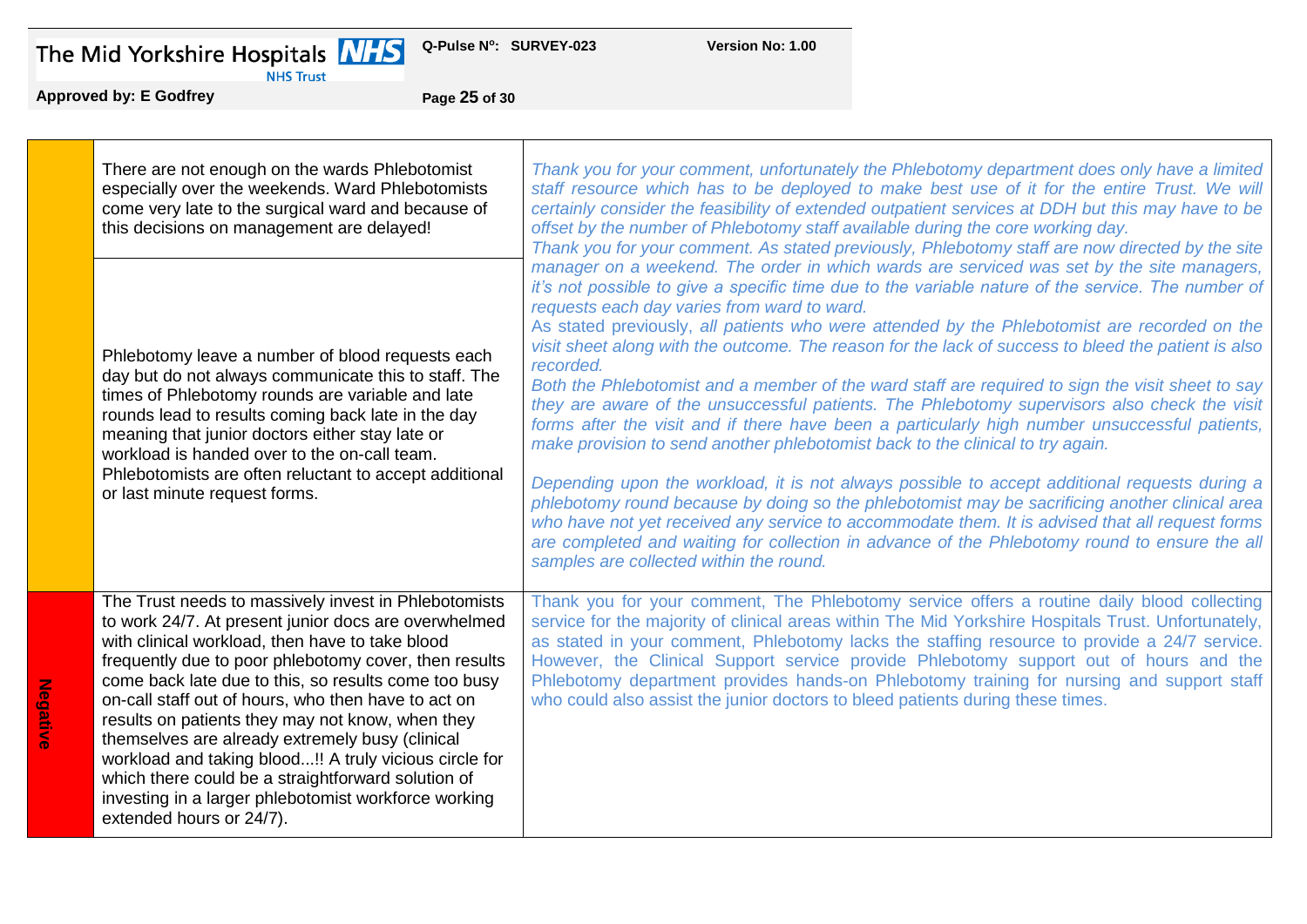|  | The Mid Yorkshire Hospitals |                  |
|--|-----------------------------|------------------|
|  |                             | <b>NHS Trust</b> |



**Version No: 1.00** 

**Approved by: E Godfrey Page 26 of 30**

**Question 12:**

**If you could suggest one improvement we could make to our services what would this be?**

| <b>Comments:</b>                                                                                                                                                                                                                                                                                                                                                                                                                                                                                                                                                                                            | <b>Response:</b>                                                                                                                                                                                                                                                                                                                                                                                                                                                                                                                 |
|-------------------------------------------------------------------------------------------------------------------------------------------------------------------------------------------------------------------------------------------------------------------------------------------------------------------------------------------------------------------------------------------------------------------------------------------------------------------------------------------------------------------------------------------------------------------------------------------------------------|----------------------------------------------------------------------------------------------------------------------------------------------------------------------------------------------------------------------------------------------------------------------------------------------------------------------------------------------------------------------------------------------------------------------------------------------------------------------------------------------------------------------------------|
| Faster routine histopathology reporting<br>Quicker histology turn round time.<br>Faster routine histopathology reporting.                                                                                                                                                                                                                                                                                                                                                                                                                                                                                   | Histology response with regards to TATs: Histology is currently under enormous<br>pressure with the vast increase in cancer pathway initiatives. This is effecting TAT<br>and causing significant delays to other routine pathways. The department is<br>currently reviewing the workload capacity vs staffing in order to resolve/improve<br>these issues and provide a more efficient reliable service for our users.                                                                                                          |
| Still having problem with result of Histology following endoscopy not directed<br>to the right clinician. We request the Histology on HICCS which usually has<br>the three clinicians names the list owner, the endoscopist & the referrer.<br>Almost always the list owner is the endoscopist unless the endoscopist was<br>not doing his/her regular list and not changed it and put his name. I am a<br>high volume endoscopist & I do not wish to keep having the result under my<br>name on ICE when they should go to the referrer. This cause a lot of extra<br>admin work which I could do without. | Histology LIMS system ILAB will send a report to the source entered by the histology<br>team. Going forward, histology will change practice so that the source is entered as<br>the referrer and not endoscopist. However, if the referrer is not listed in ilab, we<br>have to enter a source which will be the endoscopist in order to process the sample.<br>We can add the referrer to ILAB via the pathology IT team; however this may delay<br>the report as we can't enter and process the sample until this is complete. |
| Increase Phleb staff for out of hours.                                                                                                                                                                                                                                                                                                                                                                                                                                                                                                                                                                      | The Phlebotomy service offers a routine daily blood collecting service for the<br>majority of clinical areas within The Mid Yorkshire Hospitals Trust. Unfortunately,<br>Phlebotomy lacks the staffing resource to provide a 24/7 service.                                                                                                                                                                                                                                                                                       |
| E mail / alert requester if test results significantly abnormal. May be done<br>through ICE. Currently no paperwork sent to requester.                                                                                                                                                                                                                                                                                                                                                                                                                                                                      | RCPATH guidelines are followed and every attempt is made to ring an abnormal<br>result after which it is released onto the ICE system so can be seen by the<br>requester.                                                                                                                                                                                                                                                                                                                                                        |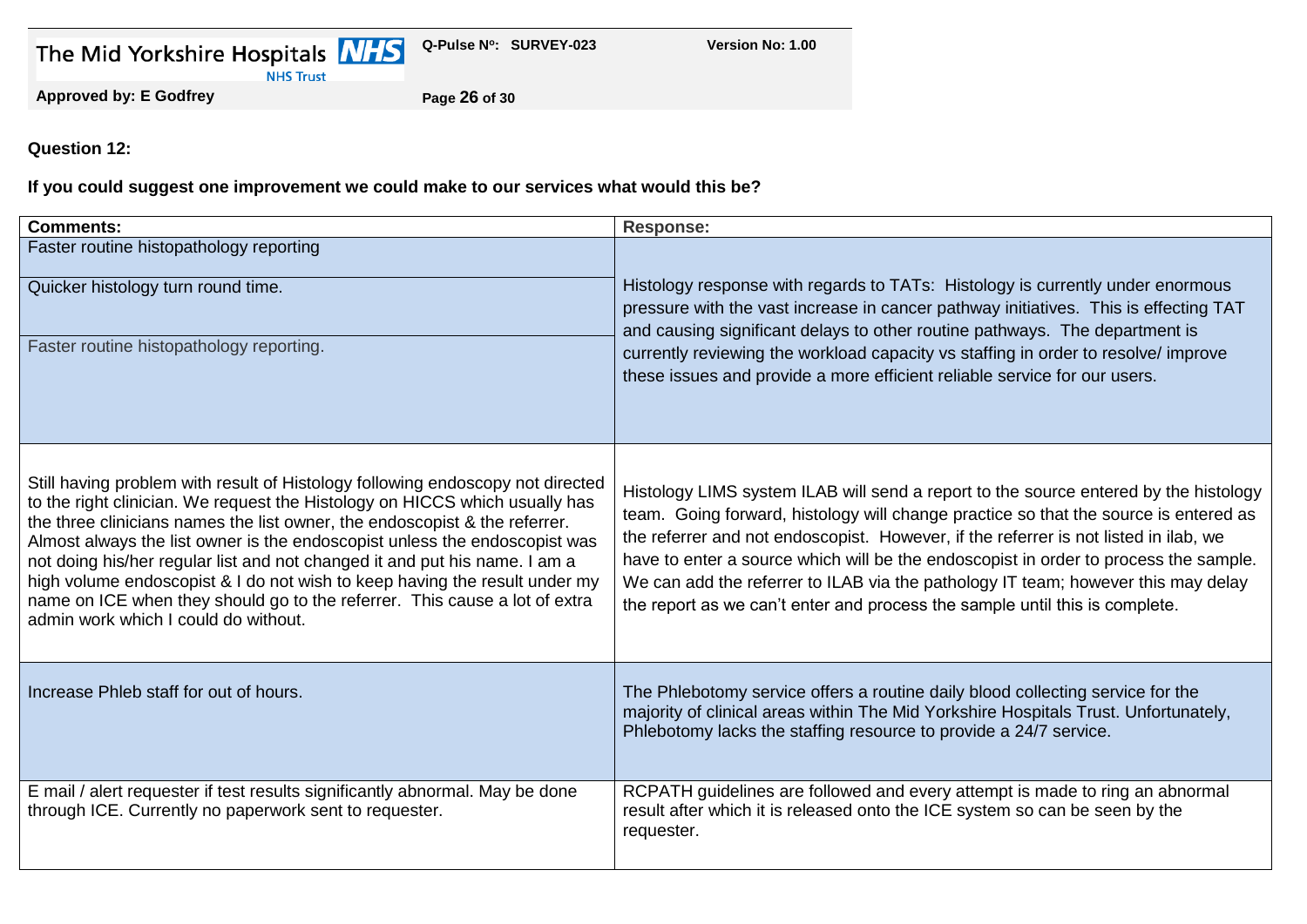| The Mid Yorkshire Hospitals |  |  |  |  |  |
|-----------------------------|--|--|--|--|--|
|-----------------------------|--|--|--|--|--|



**Version No: 1.00** 

**Approved by: E Godfrey Page 27 of 30**

| <b>Comments:</b>                                                                                                                                                                                                                                                                                                                                                                                                                                                                     | <b>Response:</b>                                                                                                                                                                                                                                                                                                                                  |
|--------------------------------------------------------------------------------------------------------------------------------------------------------------------------------------------------------------------------------------------------------------------------------------------------------------------------------------------------------------------------------------------------------------------------------------------------------------------------------------|---------------------------------------------------------------------------------------------------------------------------------------------------------------------------------------------------------------------------------------------------------------------------------------------------------------------------------------------------|
| Better continuity of advice from Microbiology - needs link to a named<br>Microbiologist                                                                                                                                                                                                                                                                                                                                                                                              | We have continually advertised for Consultant Microbiologists, but unfortunately<br>there is a chronic shortage nationwide. This regrettably makes the Trust reliant on                                                                                                                                                                           |
| Better consult availability and/or pathways.                                                                                                                                                                                                                                                                                                                                                                                                                                         | the use of locum staff (and occasionally staff from neighbouring Trusts) to provide a<br>clinical service. Most of the time there are two locums, but occasionally this has<br>been reduced to one which unavoidably results in delays when trying to contact                                                                                     |
| Employ more Microbiologists. Make ESBL reporting and policies more<br>apparent.                                                                                                                                                                                                                                                                                                                                                                                                      | them for advice. It is not feasible to have a named microbiologist due to the present<br>shortage ESBL organisms are unfortunately complex organisms and the comments<br>reflect this, however the abbreviation 'ESBL' has now been added to the report<br>which will hopefully highlight the presence of such an organism. Antibiotic advice for |
| More microbiologists available! Relying on just one feels slightly unsafe - I<br>had a patient who was acutely unwell and needed an antibiotic switch and it<br>took me 45 minutes to get through to a Microbiologist to discuss a switch to<br>IV meropenem - this time delay compromises patient care. Phlebotomists to<br>be more consistent with when they come to the wards - or to clearly write<br>down the day before, what time they will be on the ward the following day. | ESBL's and other organisms is available on the intranet or via the antimicrobial<br>pharmacist.<br>The order in which wards are serviced by Phlebotomy, was set by the site<br>managers, it's not possible to give a specific time due to the variable nature of the<br>service. The number of requests each day varies from ward to ward.        |
| When you call up to look for lost blood samples, if there was a standardised<br>procedure of where to look. Previously I have had a few samples with large<br>delays that I have then repeated and then before sending off the sample I<br>have then found them change to in progress on ICE. This is even<br>sometimes after calling Biochemistry who say they can't find the sample.                                                                                               | The department receives a large volume of samples, which makes it difficult to<br>search for samples depending on the time of day. Every effort will be made, we ask<br>that users clearly label the location they are from so they can be treated through the<br>appropriate route.                                                              |
| Please notify when bloods are insufficient with appropriate explanation!<br>Don't remove all the services from Dewsbury! We still have a feasible<br>service to children here.                                                                                                                                                                                                                                                                                                       | Insufficient samples are reported immediately, it is not possible to call every location<br>to inform them of this.<br>Services are reviewed on an annual basis and tests provided as appropriate.                                                                                                                                                |
| Full time Phlebotomy service in A/E & to analyse the bloods as bit faster if<br>possible.                                                                                                                                                                                                                                                                                                                                                                                            | No funding has been made available for a full time service in A/E, wherever possible<br>we will continue to support our colleagues in ED to the best of our ability.<br>Pre-analytics on a sample unfortunately can take approximately 30minutes and<br>analysis takes approximately 20minutes.                                                   |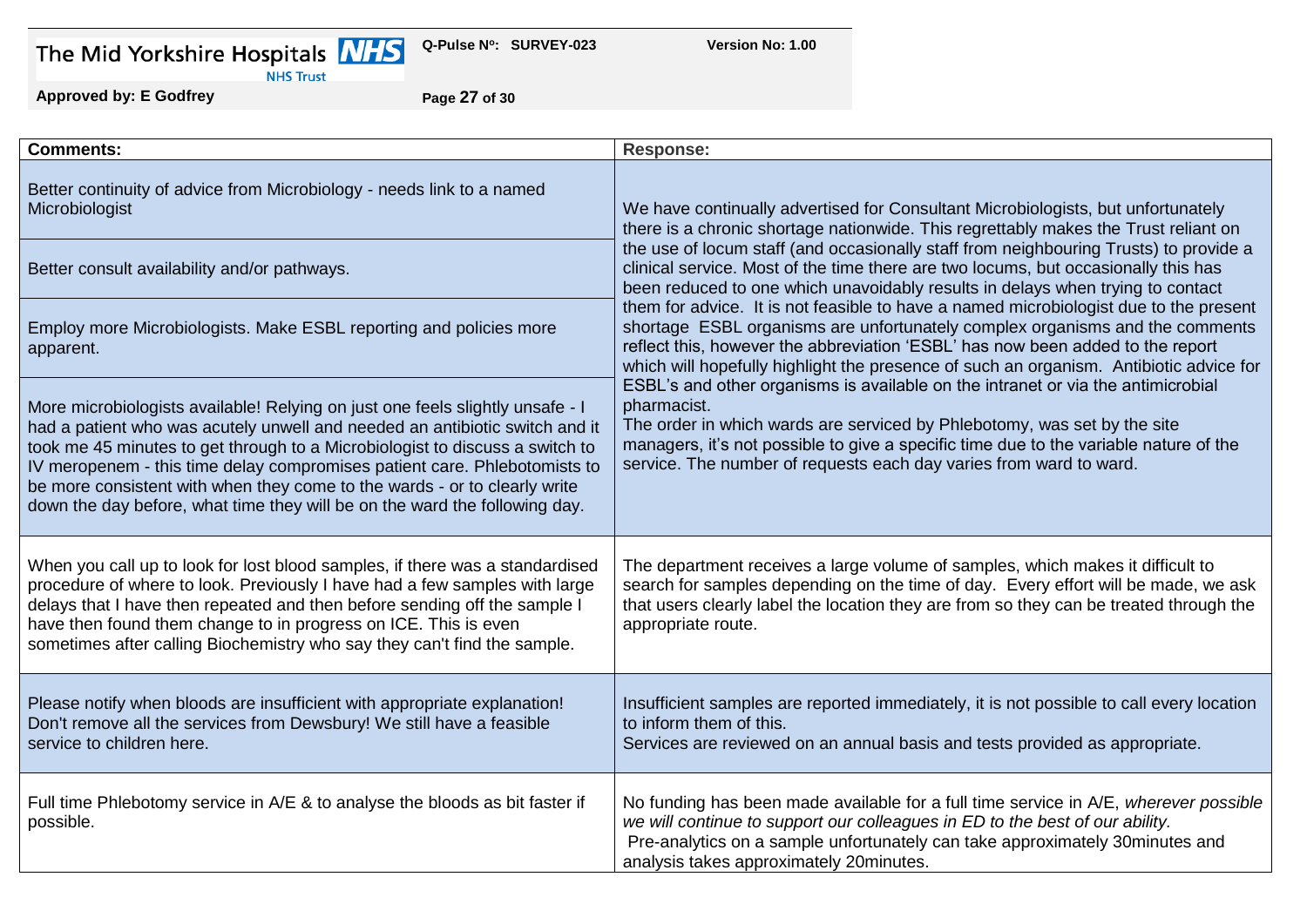| The Mid Yorkshire Hospitals |  |  |  |
|-----------------------------|--|--|--|
|-----------------------------|--|--|--|



**Version No: 1.00** 

# **Approved by: E Godfrey Page 28 of 30**

| <b>Comments:</b>                                                                                                                                                                                                                                                                                          | <b>Response:</b>                                                                                                                                                                                                                                                                       |
|-----------------------------------------------------------------------------------------------------------------------------------------------------------------------------------------------------------------------------------------------------------------------------------------------------------|----------------------------------------------------------------------------------------------------------------------------------------------------------------------------------------------------------------------------------------------------------------------------------------|
| Stop doing add-ons or change the system so the results go to the admitting<br>consultant not the department the patient initially saw.                                                                                                                                                                    | Add-on's may be required for further treatment, the procedure is that the requesting<br>location notify us of the change on the request to the location – this unfortunately is<br>not always adhered to and the result may go back to the original requesting location.               |
| Train them in blood culture as well as the equipment is the same and the<br>procedure is based on the same principle                                                                                                                                                                                      | Infection control advised that Blood cultures are a stand-alone procedure and<br>should not be done at the same time as other bloods. Also they need to be done at<br>the appropriate time eg spike of temperature.                                                                    |
| Generally be a bit less sassy when coming round to the wards.                                                                                                                                                                                                                                             |                                                                                                                                                                                                                                                                                        |
| Improve the ward support for phlebotomists especially over weekends                                                                                                                                                                                                                                       | Phlebotomy staff are now directed by the site manager on a weekend.                                                                                                                                                                                                                    |
| Improve phlebotomy services. Improve the governance processes for results<br>phoned through to wards - I have noticed high potassium's not being<br>phoned through as "similar to previous results", I have also seen comments<br>such as "tried to phone ward but no answer" on abnormal result reports. | RCPATH guidelines are followed and every attempt is made to ring an abnormal<br>result after which it is released onto the ICE system so can be seen by the<br>requester.                                                                                                              |
| Visit all wards for routine tests earlier in the day.                                                                                                                                                                                                                                                     | Unfortunately it is not possible to visit all wards first, The order in which wards are<br>serviced was set by the site managers, it's not possible to give a specific time due to<br>the variable nature of the service. The number of requests each day varies from<br>ward to ward. |
| Reports on neurophysiology nerve conduction studies could be entered into<br>ICE sooner.                                                                                                                                                                                                                  | This test is not performed by Pathology                                                                                                                                                                                                                                                |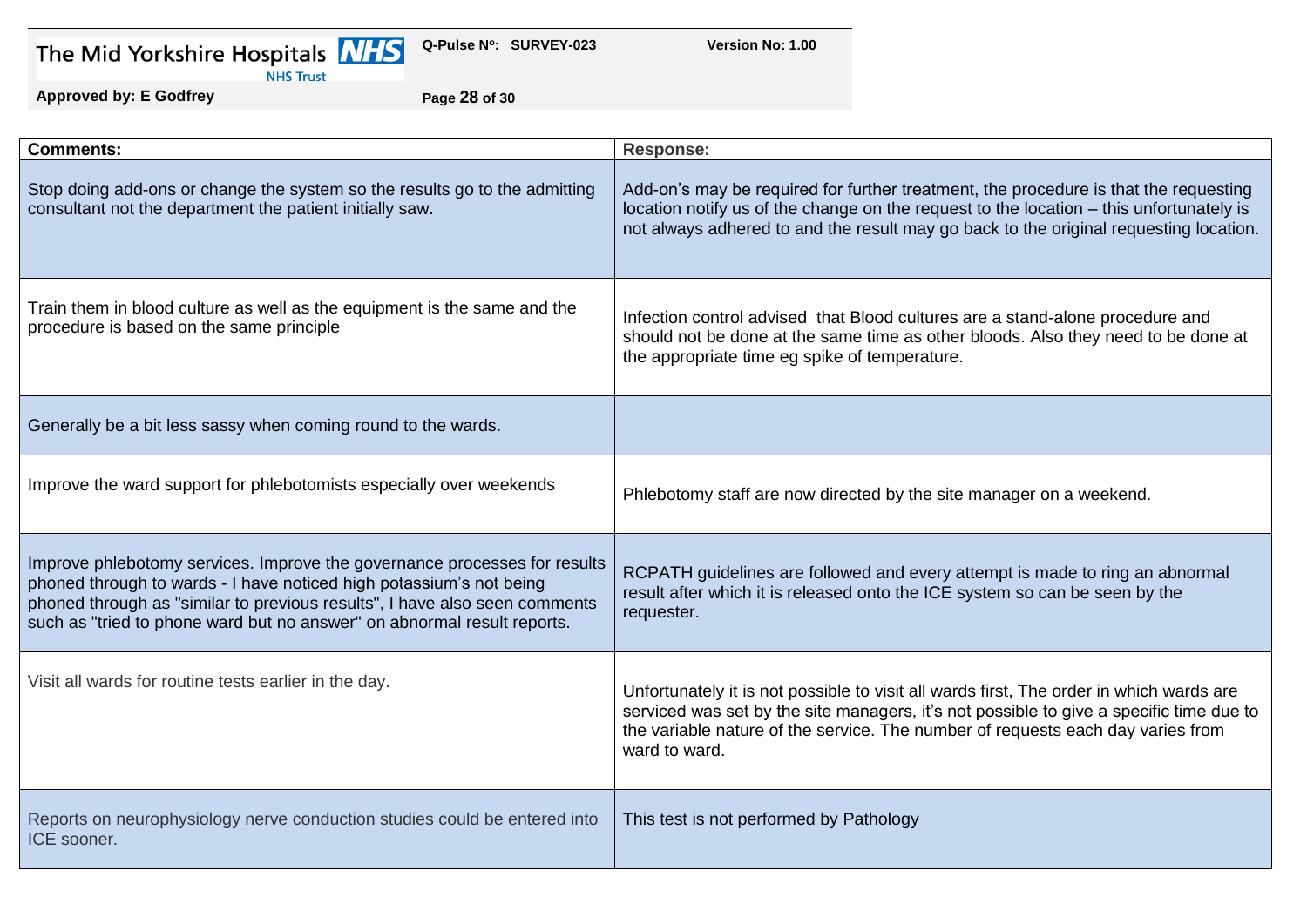| The Mid Yorkshire Hospitals |  |  |
|-----------------------------|--|--|
|-----------------------------|--|--|



**Version No: 1.00** 

**Approved by: E Godfrey Page 29 of 30**

| <b>Comments:</b>                                                                                                                                                                                                                                                                                                                         | <b>Response:</b>                                                                                                                                                                                                                           |
|------------------------------------------------------------------------------------------------------------------------------------------------------------------------------------------------------------------------------------------------------------------------------------------------------------------------------------------|--------------------------------------------------------------------------------------------------------------------------------------------------------------------------------------------------------------------------------------------|
| Speed up Biochemistry - I appreciate this probably isn't easy!                                                                                                                                                                                                                                                                           | Current KPI targets are being met for Clinical Biochemistry, pre-analytics<br>unfortunately take approximately 30minutes and analysis takes approximately<br>20minutes.                                                                    |
| Blood transfusion labelling.<br>Increase the number of phlebotomists and their working hours<br>MASSIVELYthe Division of Medicine is in a complete mess (appalling<br>Junior Doctor GMC training surveys, due to overwhelmed junior docs<br>working in completely inefficient manner) and Trust should be funding more<br>support staff. | The Phlebotomy service offers a routine daily blood collecting service for the<br>majority of clinical areas within The Mid Yorkshire Hospitals Trust. Unfortunately,<br>Phlebotomy lacks the staffing resource to provide a 24/7 service. |